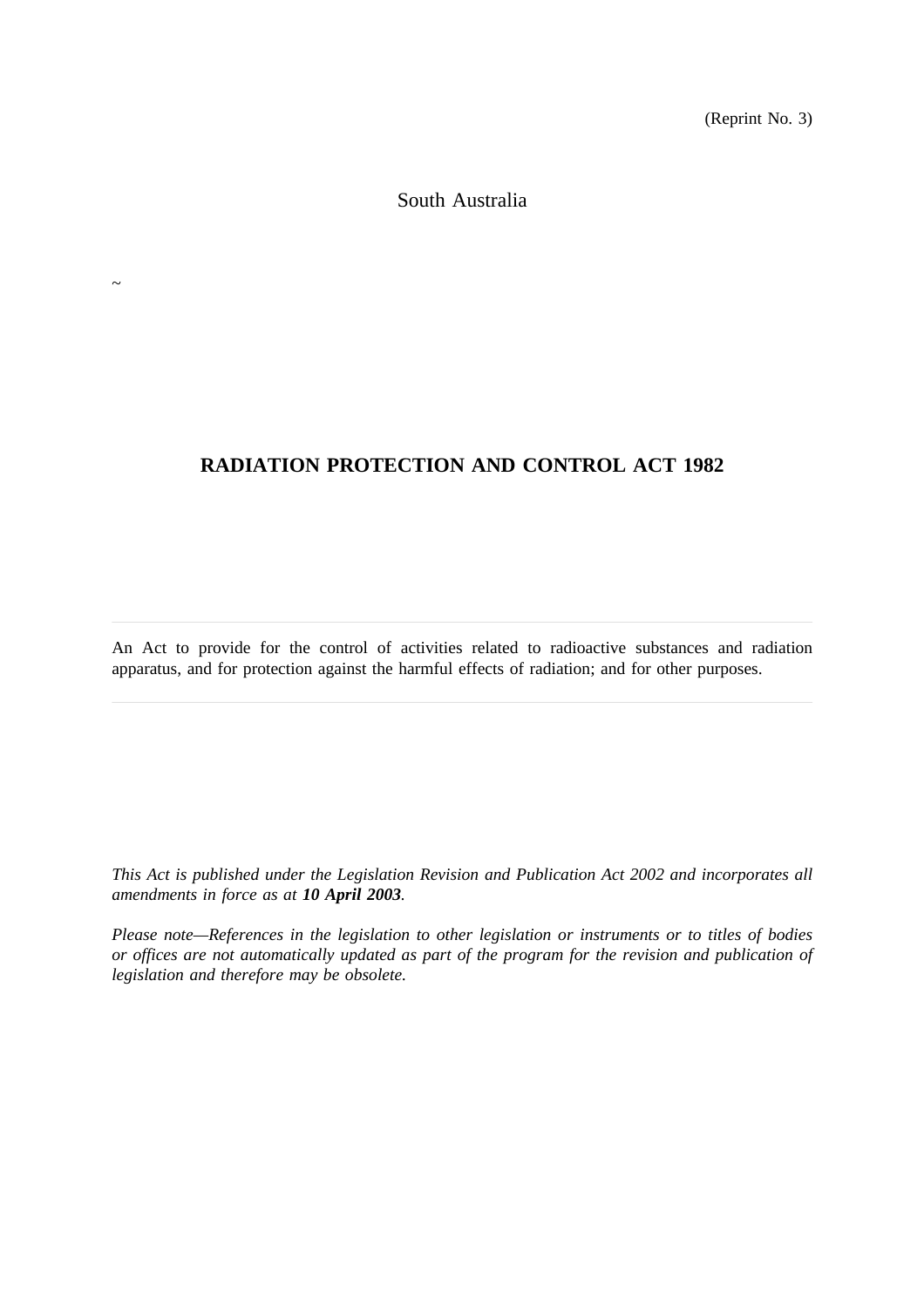# **RADIATION PROTECTION AND CONTROL ACT 1982**

being

Radiation Protection and Control Act 1982 No. 49 of 1982 [Assented to 29 April  $1982$ ]<sup>1</sup>

as amended by

Radiation Protection and Control Act Amendment Act 1986 No. 117 of 1986 [Assented to 18 December 1986]<sup>2</sup> Radiation Protection and Control Act Amendment Act 1988 No. 52 of 1988 [Assented to 8 September 1988]<sup>2</sup> South Australian Health Commission (Administrative Arrangements) Amendment Act 2000 No. 34 of 2000 [Assented to 6 July  $2000$ <sup>3</sup>

**Statutes Amendment (Environment Protection) Act 2002 No. 43 of 2002 [Assented to 5 December 2002]4**

- <sup>2</sup> Came into operation 30 September 1988: *Gaz*. 8 September 1988, p. 994.
- $\frac{3}{4}$  Schedule 1 (cl. 14) came into operation 6 July 2000: *Gaz*. 6 July 2000, p. 5.
- **<sup>4</sup> Part 3 (s. 23) came into operation 10 April 2003:** *Gaz***. 10 April 2003, p. 1670.**

#### *NOTE:*

- *Asterisks indicate repeal or deletion of text.*
- *Entries appearing in bold type indicate the amendments incorporated since the last reprint.*
- *For the legislative history of the Act see Appendix.*

<sup>1</sup> Came into operation (except ss. 3, 25, 28-33) 5 November 1982, s. 25 came into operation 1 April 1983: *Gaz*. 28 October 1982, p. 1212; ss. 29 and 30 came into operation 1 September 1985, ss. 3, 28, 31-33 came into operation 1 April 1986: *Gaz*. 4 April 1985, p. 978.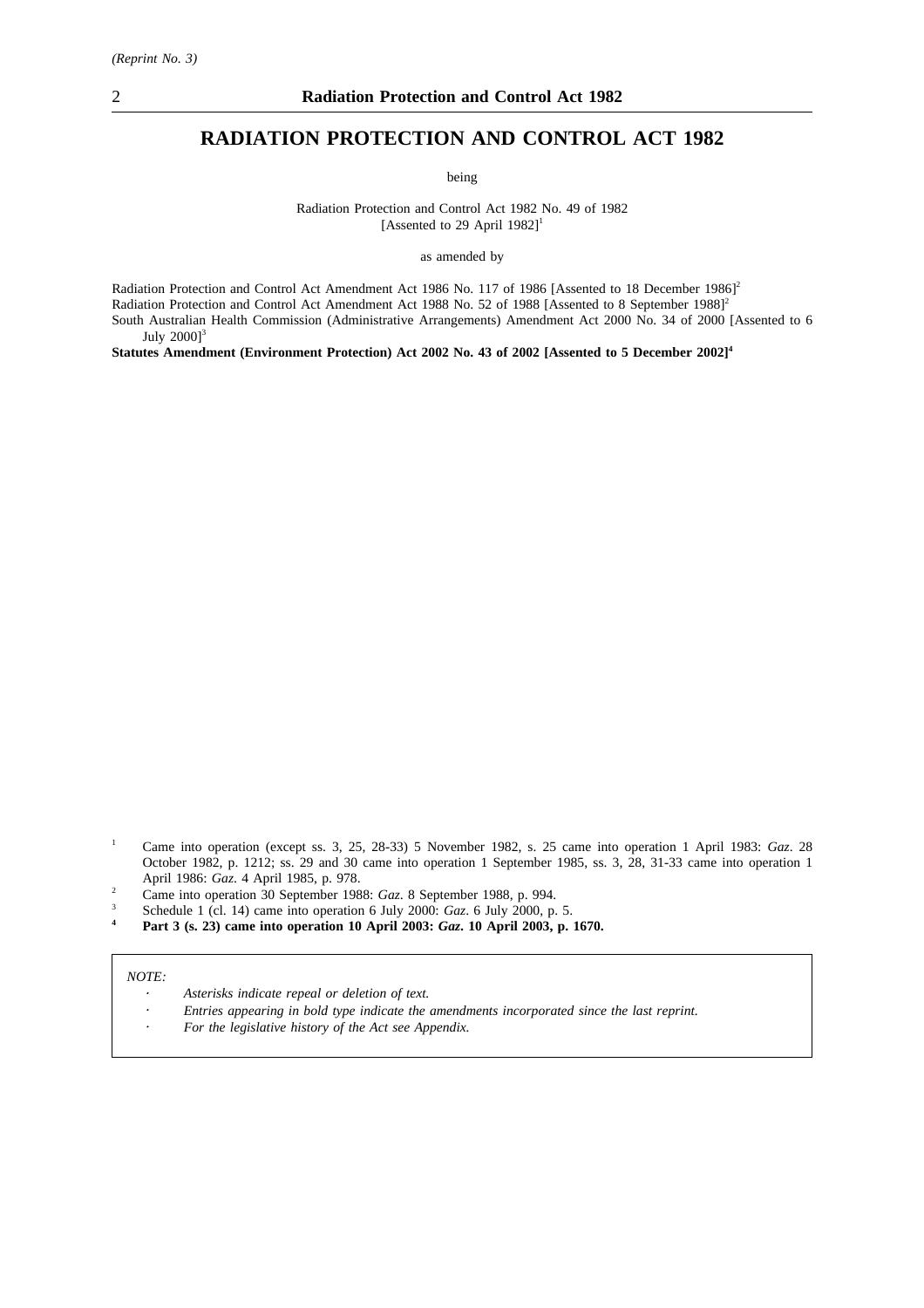# **SUMMARY OF PROVISIONS**

# **Part 1—Preliminary**

- 2. Commencement<br>5. Interpretation
- **Interpretation**
- 6. Application of Act

# **Part 2—Administration**

| 8.<br>Delegation |
|------------------|
|------------------|

- 9. Radiation Protection Committee
- 10. Terms and conditions of office<br>11. Ouorum etc
- 11. Quorum etc<br>12. Functions of
- Functions of the Radiation Protection Committee
- 13. Provision of resources<br>14. Sub-committees
- 14. Sub-committees<br>15. Disclosure of in
- Disclosure of interests
- 16. Authorised officers
- 17. Powers of authorised officers
- 18. Restriction on interests of authorised officers
- 19. Confidentiality
- 20. False representation
- 21. Immunity from personal liability
- 22. Annual report

# **Part 3—Radiation protection and control**

# **Division 1—General objective**

23. General objective

# **Division 2—Radioactive substances**

- 24. Licence to mine or mill radioactive ores<br>26. Limits of exposure to ionizing radiation
- Limits of exposure to ionizing radiation for mining or milling operations not to be more stringent than limits fixed under certain codes etc
- 27. Operations for enrichment or conversion of uranium not to be carried on until proper controls imposed
- 28. Licence to use or handle radioactive substances
- 29. Registration of premises in which unsealed radioactive substances are handled or kept 30.
- Registration of sealed radioactive source

# **Division 3—Radiation apparatus**

- 31. Licences to operate radiation apparatus
- 32. Registration of radiation apparatus<br>33. Offence for registered owner to
- 33. Offence for registered owner to cause, suffer or permit unlicensed person to operate radiation apparatus

# **Division 4—General provisions with respect to authorities**

- 34. Minister may require information to determine applications
- 35. Minister required to refer certain matters to the Committee
- 36. Conditions of authorities<br>37. Term of licences and reg
- Term of licences and registration and their renewal
- 38. Register<br>40 Surrende
- 40. Surrender, suspension and cancellation of licences and registration 41. Review of decisions relating to authorities
- Review of decisions relating to authorities

# **Division 5—Dangerous situations**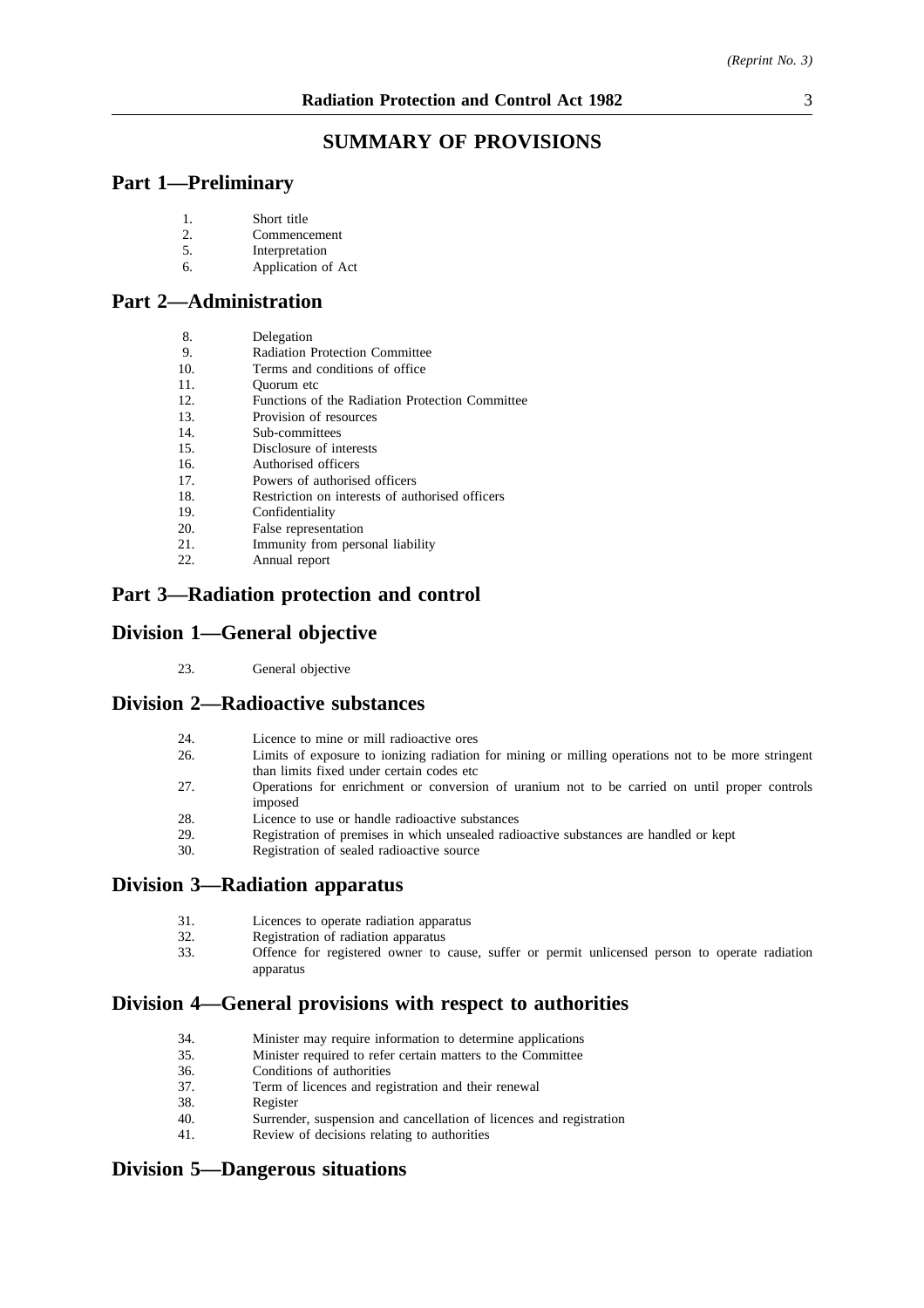## 4 **Radiation Protection and Control Act 1982**

42. Powers to deal with dangerous situations

# **Division 6—Regulations**

43. Regulations

## **Part 4—Miscellaneous**

- 44. Exemptions by Minister
- 45. False or misleading information 46.
- 46. Offences<br>47. Offences
- Offences by bodies corporate
- 48. Continuing offences<br>49. Evidentiary provision
- 49. Evidentiary provisions<br>50. Service of documents Service of documents
- 

# **Schedule—Application of this Act to the Roxby Downs Joint Venturers**

#### **APPENDIX LEGISLATIVE HISTORY**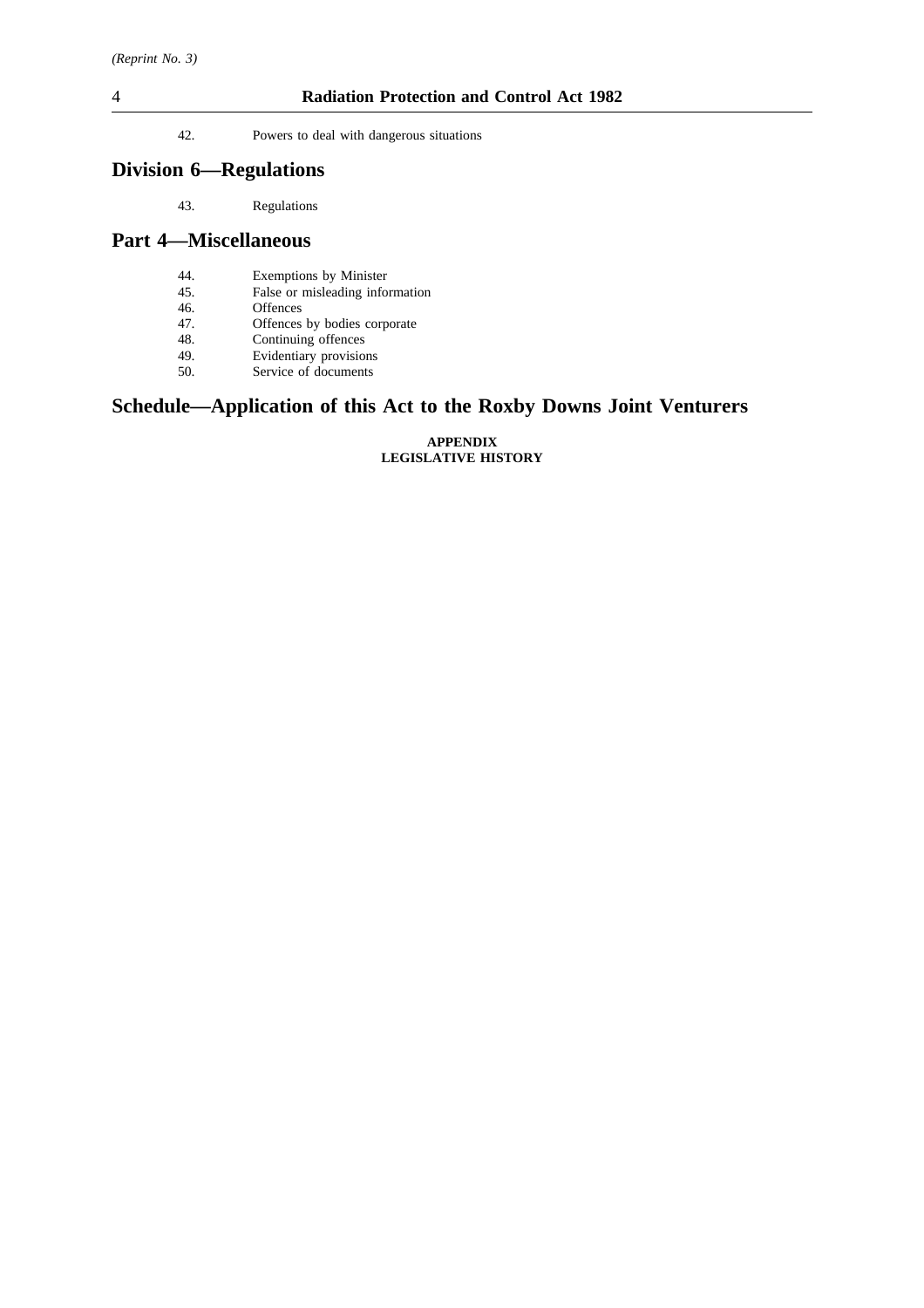## **The Parliament of South Australia enacts as follows:**

# **Part 1—Preliminary**

## **Short title**

**1.** This Act may be cited as the *Radiation Protection and Control Act 1982*.

## **Commencement**

**2.** (1) This Act shall come into operation on a day to be fixed by proclamation.

(2) The Governor may, in a proclamation made for the purposes of subsection (1), suspend the operation of any specified provisions of this Act until a subsequent day fixed in the proclamation, or a day to be fixed by subsequent proclamation.

\*\*\*\*\*\*\*\*\*\*

## **Interpretation**

**5.** In this Act, unless the contrary intention appears—

"**authority**" means a licence or registration;

"**authorised officer**" means a person who is an authorised officer under Part 2 either by virtue of appointment as such or *ex officio*;

"**the Commission**" means the South Australian Health Commission established under the *South Australian Health Commission Act 1975-1981*;

"**the Committee**" means the Radiation Protection Committee established under Part 2;

"**conversion**" in relation to uranium means conversion of uranium oxides to uranium hexafluoride;

"**the Department**" means the department of the Minister to whom the administration of this Act is committed;

"**enrichment**" in relation to uranium means alteration of the isotopic composition of uranium;

"**handle**" includes manipulate by any indirect or remote means;

"**the Indenture**" has the same meaning as in the *Roxby Downs (Indenture Ratification) Act 1982*;

"**ionizing radiation**" means electromagnetic or particulate radiation capable of producing ions directly or indirectly in passage through matter but does not include electromagnetic radiation of a wavelength greater than 100 nanometres;

"**ionizing radiation apparatus**" means apparatus capable of producing ionizing radiation by accelerating atomic particles;

"**the Joint Venturers**" has the same meaning as in the *Roxby Downs (Indenture Ratification) Act 1982*;

"**licence**" means a licence or a temporary licence under Part 3;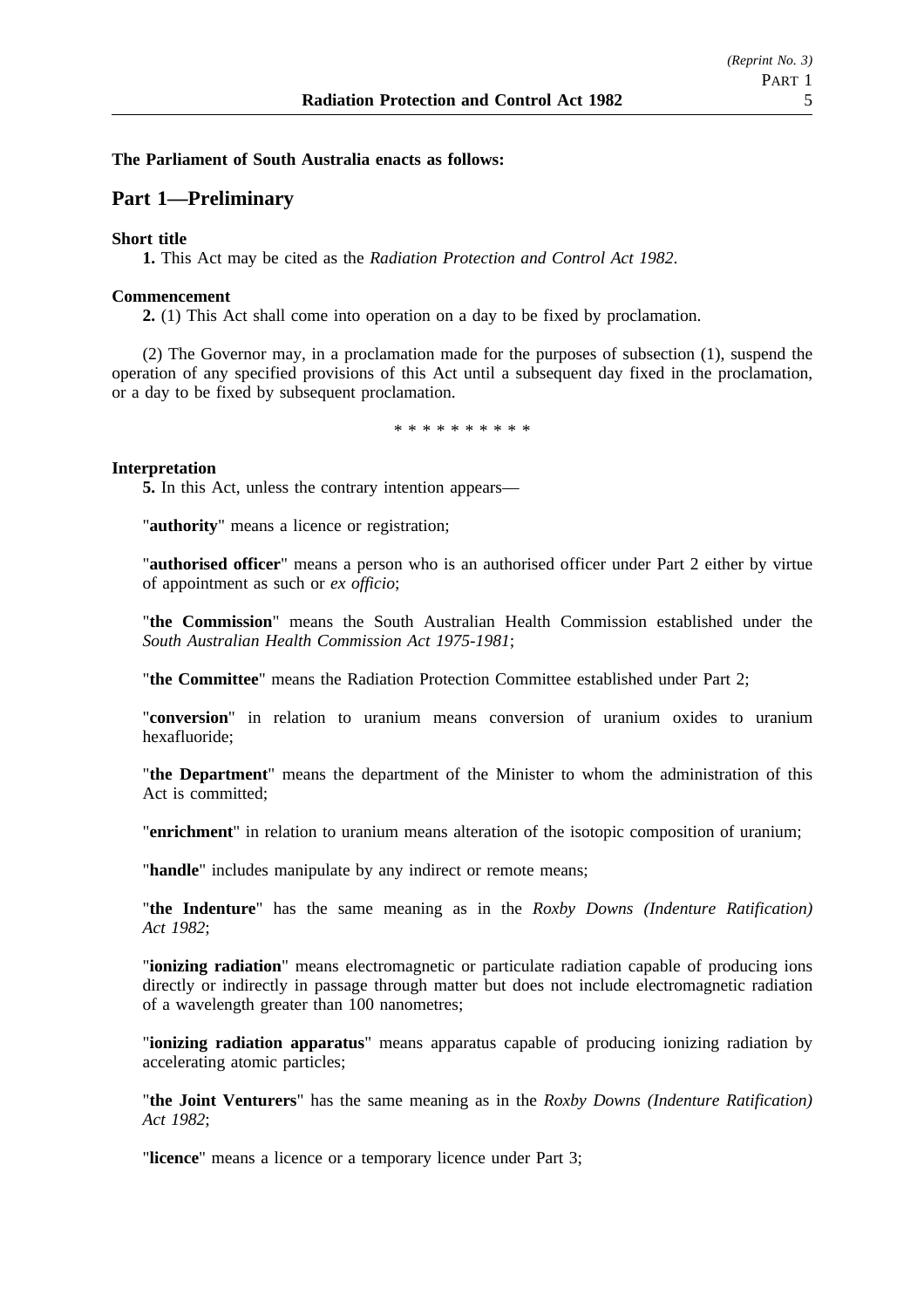"**milling**", in relation to radioactive ores, means operations for the concentration or processing of such ores, and includes incidental operations for the management and disposal of waste, but does not include *in situ* leaching carried on in the course of mining radioactive ores;

"**mines inspector**" means an inspector as defined by the *Mines and Works Inspection Act 1920-1978*;

"**the Mines Minister**" means the Minister for the time being responsible for the administration of the *Mining Act 1971*;

"**mining**", in relation to radioactive ores, means operations (including exploratory operations) for the extraction of such ores, and includes—

- *(a)* incidental operations for the removal and storage of such ores; and
- *(b)* incidental operations for the management and disposal of waste; and
- *(c) in situ* leaching,

but does not include surface excavating that does not intersect radioactive ores, surface drilling or geophysical prospecting;

"**mining licence**" means a licence authorising the carrying out of operations for the mining or milling of radioactive ores;

"**non-ionizing radiation**" means electromagnetic radiation of a wavelength greater than 100 nanometres;

"**non-ionizing radiation apparatus**" means apparatus capable of producing non-ionizing radiation but not ionizing radiation;

"**owner**" in relation to an apparatus or thing that has been let out on hire, means the person who takes it on hire;

"**premises**" means any land, any building or structure whether fixed or moveable, or any part of any land, building or structure;

"**radiation**" means ionizing radiation or non-ionizing radiation;

"**radiation apparatus**" means ionizing radiation apparatus or non-ionizing radiation apparatus;

"**radioactive ore**" means an ore or mineral containing more than the prescribed concentrations of uranium or thorium;

"**radioactive substance**" means a substance occurring naturally or artificially produced (whether solid, liquid or gaseous) which consists of or contains any radioactive element or compound whether natural or artificial and includes any device or thing that contains such a substance;

"**registered occupier**" means a person in whose name premises are registered under Part 3;

"**registered owner**" means a person in whose name a sealed radioactive source or radiation apparatus is registered under Part 3;

"**registration**" means registration under Part 3;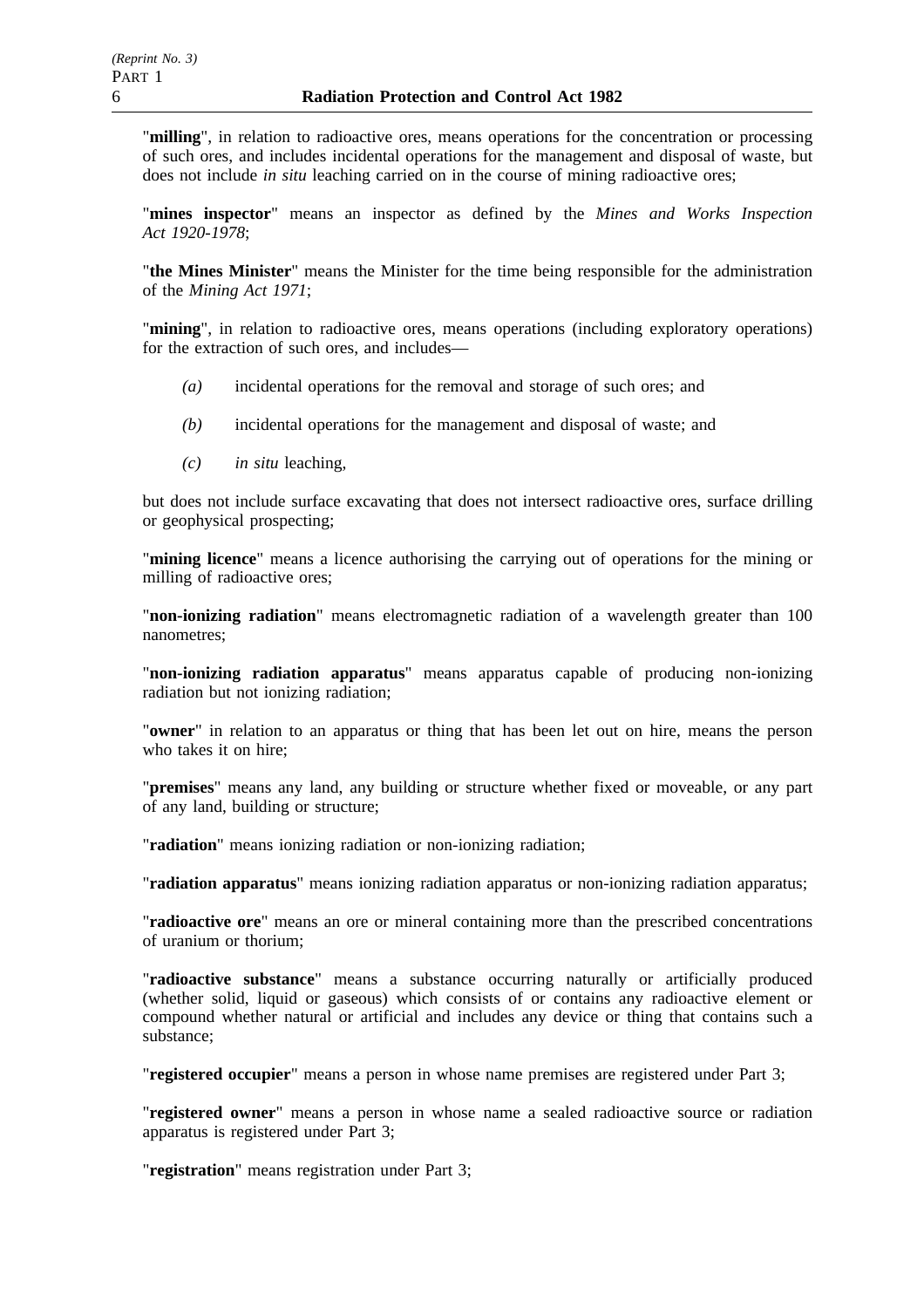"**sealed radioactive source**" means a radioactive substance bonded within metals or sealed in a capsule or other container in such a way as to—

- *(a)* minimise the possibility of escape or dispersion of the radioactive substance; and
- *(b)* allow the emission of ionizing radiation for use as required;

"**thorium**" includes a chemical compound of thorium;

"**unsealed radioactive substance**" means a radioactive substance that is not a sealed radioactive source;

"**uranium**" includes a chemical compound of uranium;

"**vehicle**" includes any kind of aircraft or vessel.

## **Application of Act**

**6.** (1) This Act binds the Crown.

(2) The provisions of this Act shall be in addition to, and shall not derogate from the obligations imposed by, the provisions of any other Act.

(3) The provisions of this Act shall not limit or derogate from any civil remedy at law or in equity.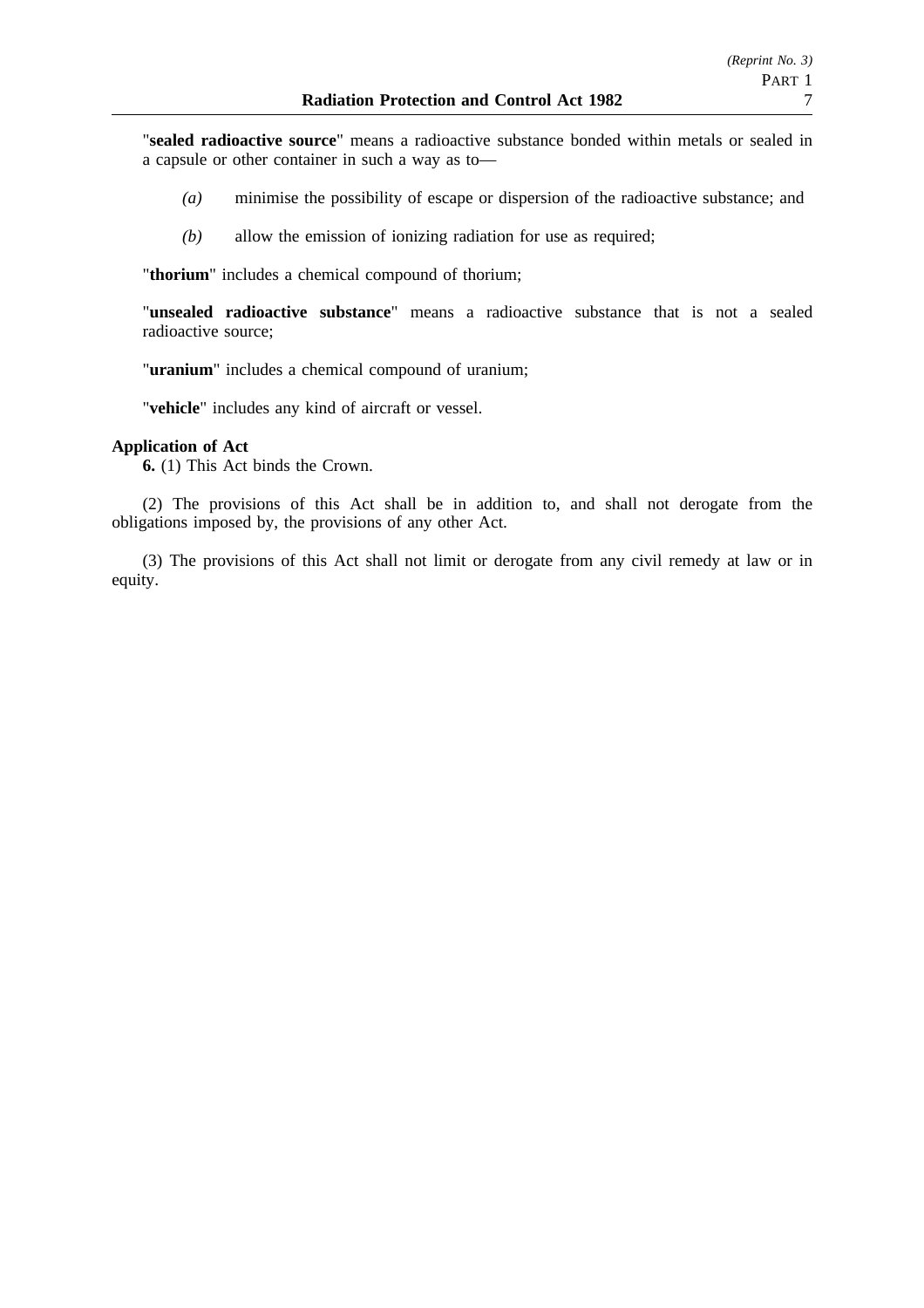# **Part 2—Administration**

\*\*\*\*\*\*\*\*\*\*

## **Delegation**

**8.** (1) The Minister may delegate a power or function vested in or conferred on the Minister by or under this Act—

- *(a)* to a particular person or body; or
- *(b)* to the person for the time being holding or acting in a particular office or position.

(2) A power or function delegated under this section may, if the instrument of delegation so provides, be further delegated.

- (3) A delegation—
- *(a)* may be absolute or conditional; and
- *(b)* does not derogate from the power of the delegator to act in a matter; and
- *(c)* is revocable at will by the delegator.

## **Radiation Protection Committee**

**9.** (1) There shall be a committee entitled the "Radiation Protection Committee".

- (2) The Committee shall consist of ten members appointed by the Governor, of whom—
- *(a)* one (who shall be the chairman of the Committee) shall be a member of the Commission or an officer or employee of the Department; and
- *(b)* one shall be a radiologist; and
- *(c)* one shall be a radiographer with expertise in the field of human diagnostic radiography; and
- *(d)* one shall be a person with expertise in the industrial uses of radiation; and
- *(e)* one shall be a person with expertise in the scientific uses of radiation; and
- *(f)* one shall be a person with expertise in the field of health physics; and
- *(g)* one shall be a medical practitioner with expertise in the field of nuclear medicine; and
- *(h)* one shall be a person with expertise in the mining and milling of radioactive ores; and
- *(i)* one shall be a person with expertise in the field of genetics and a knowledge of radiation genetics; and
- *(j)* one shall be a person with expertise in the field of environmental sciences.

#### **Terms and conditions of office**

**10.** (1) A member of the Committee shall be appointed for such term of office, not exceeding three years, and upon such conditions as may be determined by the Governor, and, upon the expiration of his term of office, shall be eligible for re-appointment.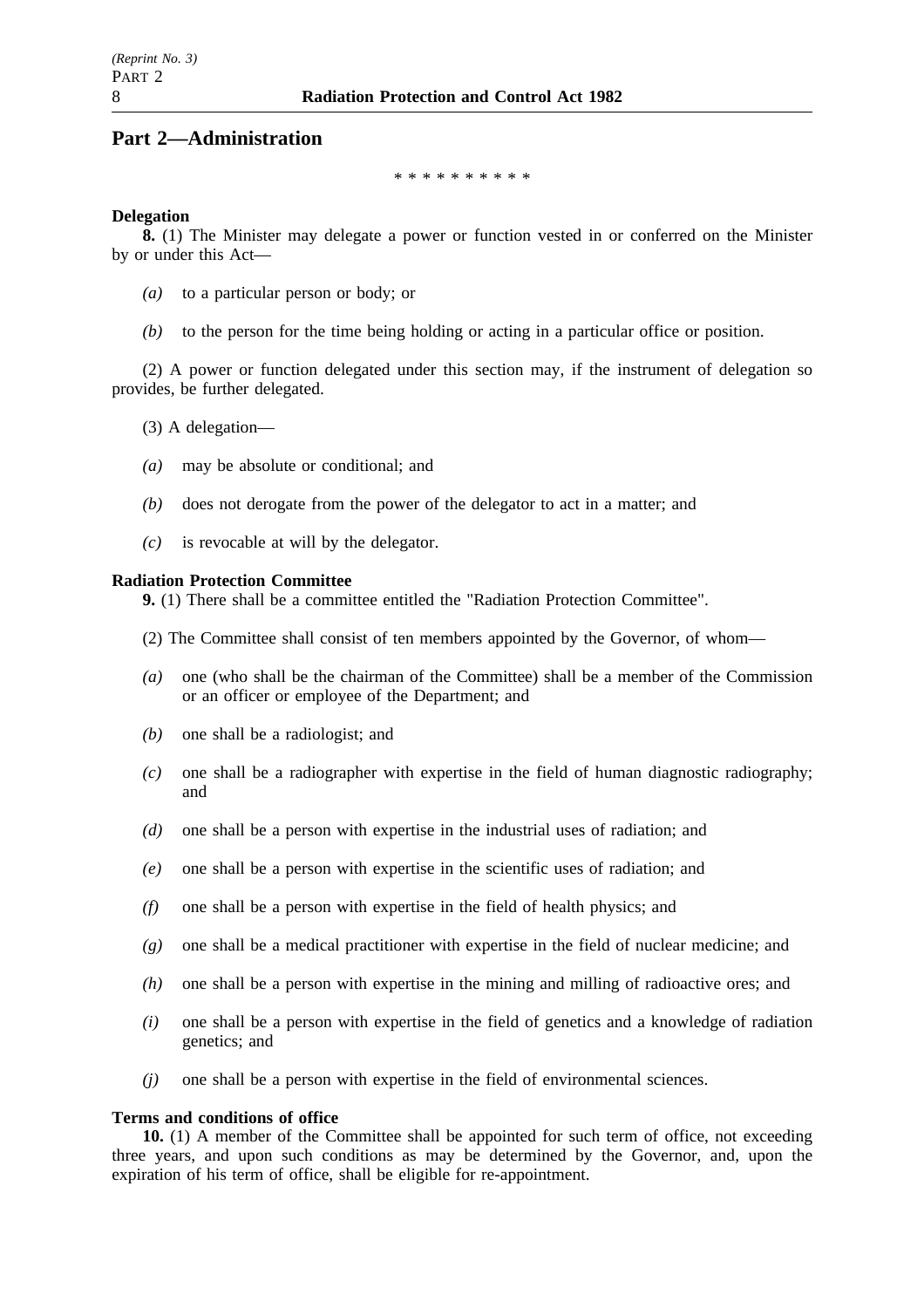(2) The Governor may appoint a suitable person to be a deputy of a member of the Committee and that person, while acting in the absence of that member, shall be deemed to be a member of the Committee with all the powers, rights and duties of the member of whom he is deputy.

(3) The Governor may remove a member of the Committee from office for—

- *(a)* a breach, or non-compliance with, the conditions of his appointment; or
- *(b)* mental or physical incapacity to carry out satisfactorily the duties of his office; or
- *(c)* neglect of duty; or
- *(d)* dishonourable conduct.
- (4) The office of a member of the Committee shall become vacant if—
- *(a)* he dies; or
- *(b)* his term of office expires; or
- *(c)* he resigns by written notice addressed to the Minister; or
- *(d)* he is removed from office pursuant to subsection (3).

(5) Upon the office of a member of the Committee becoming vacant, a person may be appointed in accordance with this Act to the vacant office, but, where the office of a member becomes vacant before expiration of his term of office, the person appointed in his place shall be appointed only for the balance of the term of his predecessor.

#### **Quorum etc**

**11.** (1) Six members of the Committee shall constitute a quorum of the Committee and no business shall be transacted at a meeting of the Committee unless a quorum is present.

(2) The chairman of the Committee or, in his absence, his deputy shall preside at a meeting of the Committee and, in the absence of both the chairman and his deputy from a meeting of the Committee, the members of the Committee present at the meeting shall decide who is to preside at the meeting.

(3) A decision carried by a majority of the votes of the members of the Committee present at a meeting of the Committee shall be a decision of the Committee.

(4) Each member of the Committee shall be entitled to one vote on a matter arising for decision by the Committee and the person presiding at the meeting of the Committee shall, in the event of an equality of votes, have a second or casting vote.

(5) The Committee shall cause proper minutes to be kept of its proceedings at meetings.

(6) Subject to this Act, the business of the Committee shall be conducted in a manner determined by the Committee.

## **Functions of the Radiation Protection Committee**

**12.** The functions of the Committee are—

*(a)* to advise the Minister in relation to the formulation of regulations under this Act; and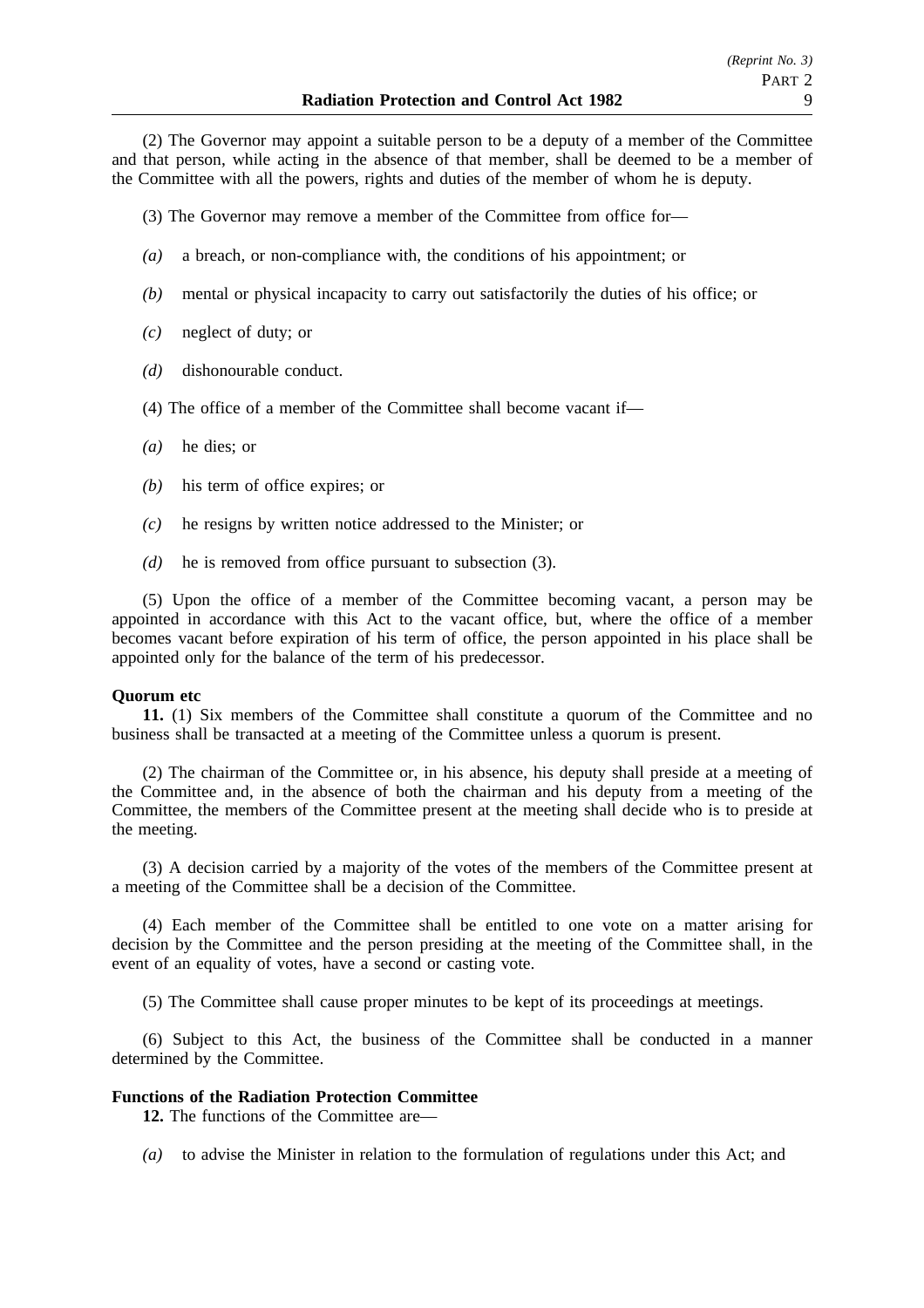\*\*\*\*\*\*\*\*\*\*

- *(c)* to advise the Minister in relation to the granting of licences under this Act including the conditions to which they should be subject; and
- *(d)* to investigate and report upon any other matters relevant to the administration of this Act at the request of the Minister or the Commission or of its own motion.

#### **Provision of resources**

**13.** (1) The Minister may appoint an officer of the public service of the State to be the secretary to the Committee.

(2) The Department may provide the Committee with administrative assistance and facilities for the performance of its functions under this Act.

#### **Sub-committees**

**14.** (1) There shall be the following sub-committees of the Committee:

- *(a)* a sub-committee to report to the Committee on matters related to the diagnostic and therapeutic uses of radiation which shall consist of—
	- (i) the chairman of the Committee or his nominee; and
	- (ii) the members of the Committee appointed under section  $9(2)(b)$ , *(c)*, *(g)* and *(i)*; and
	- (iii) such other members of the Committee or other persons as may be appointed to the sub-committee by the Minister;
- *(b)* a sub-committee to report to the Committee on matters related to the industrial and scientific uses of radiation which shall consist of—
	- (i) the chairman of the Committee or his nominee; and
	- (ii) the members of the Committee appointed under section 9(2)*(d)*, *(e)* and *(i)*; and
	- (iii) such other members of the Committee or other persons as may be appointed to the sub-committee by the Minister;
- *(c)* a sub-committee to report to the Committee on matters related to the management and disposal of radioactive waste which shall consist of—
	- (i) the chairman of the Committee or his nominee; and
	- (ii) the members of the Committee appointed under section  $9(2)(h)$  and *(i)*; and
	- (iii) such other members of the Committee or other persons as may be appointed to the sub-committee by the Minister;
- *(d)* a sub-committee to report to the Committee on matters related to the mining or milling of radioactive ores which shall consist of—
	- (i) the chairman of the Committee or his nominee; and
	- (ii) the members of the Committee appointed under section  $9(2)(f)$  and *(h)*; and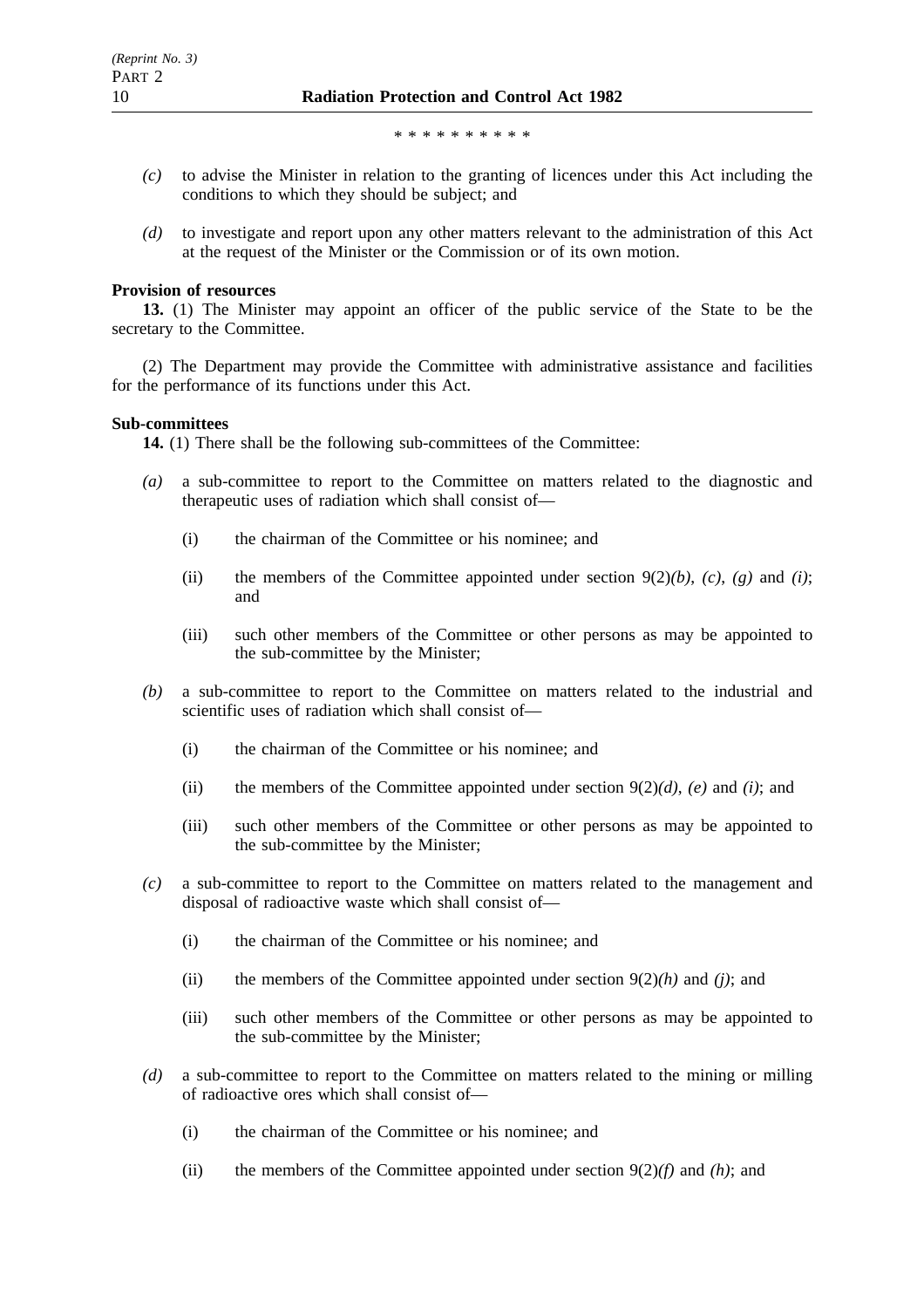(iii) such other members of the Committee or other persons as may be appointed to the sub-committee by the Minister.

(2) The Minister may establish one or more other sub-committees of the Committee to report to the Committee on matters specified by the Minister.

- (3) A sub-committee established under subsection (2) shall consist of—
- *(a)* the chairman of the Committee or his nominee; and
- *(b)* such other members of the Committee or other persons as may be appointed to the sub-committee by the Minister.

(4) A sub-committee shall not act of its own motion but only in relation to matters referred to it by the Committee.

(5) Subject to this Act, the procedure for meetings of sub-committees shall be determined by the chairman of the Committee.

## **Disclosure of interests**

**15.** (1) A member of the Committee or a sub-committee of the Committee who has a direct or indirect pecuniary interest in any matter arising for decision by the body of which he is a member shall disclose the nature of his interest at a meeting of that body and the disclosure shall be recorded in the minutes of the body.

(2) A member of the Committee or a sub-committee of the Committee who has a direct or indirect pecuniary interest in a matter arising for decision by the body of which he is a member shall not take part in the making of that decision.

#### **Authorised officers**

**16.** (1) The Minister may appoint an officer of the public service of the State to be an authorised officer for the purposes of this Act.

(2) A mines inspector shall, by virtue of his office, be an authorised officer for the purposes of this Act.

(3) The Minister shall provide each authorised officer with a certificate of identification in the prescribed form.

(4) An authorised officer shall, upon demand by any person in relation to whom he is exercising or proposing to exercise any of his powers under this Act, produce his certificate of identification for the inspection of that person.

### **Powers of authorised officers**

**17.** (1) An authorised officer may—

- *(a)* for the purpose of determining whether a provision of this Act is being or has been complied with, enter at any time into or upon and inspect any premises or vehicle or anything in or on the premises or vehicle; and
- *(b)* where reasonably necessary for that purpose, break into or open any part of, or anything in or on, the premises or vehicle, or, in the case of a vehicle, give directions with respect to the stopping or moving of the vehicle; and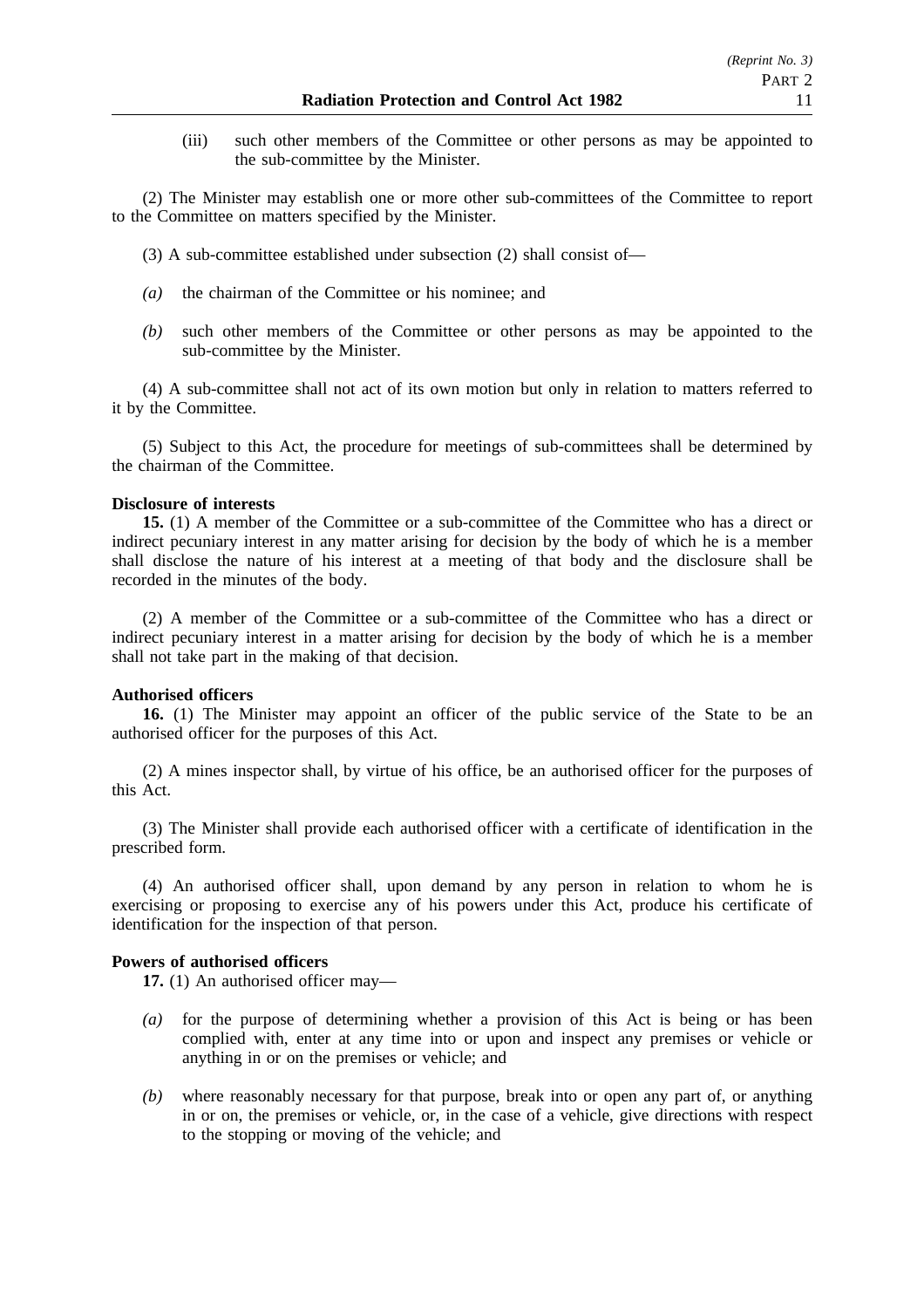- *(c)* for the purpose of determining whether a provision of this Act is being or has been complied with—
	- (i) remove and examine, analyse or test anything or cause it to be examined, analysed or tested;
	- (ii) require any person to answer a question put to him (whether directly or through an interpreter);
	- (iii) require any person to produce for inspection any books, documents or records in his custody or control;
	- (iv) copy and take extracts from any books, documents or records; and
- *(d)* where he suspects on reasonable grounds that an offence against this Act has been committed, seize and retain anything that affords evidence of the offence, or in relation to which the offence is suspected of having been committed; and
- *(e)* require a person holding or required to hold an authority to produce the authority for inspection; and
- *(f)* give such directions as are reasonably necessary for, or incidental to, the effective exercise of his powers under this Act.

(2) An authorised officer shall not exercise a power conferred by subsection (1)*(a)* or *(b)* except—

- *(a)* in pursuance of a warrant issued by a justice; or
- *(b)* in relation to premises or a vehicle used in the course of—
	- (i) a business, operation or activity carried on in pursuance of an authority; or
	- (ii) mining or prospecting operations; or
- *(c)* in a case in which the authorised officer has reasonable grounds to believe that urgent action is required.

(3) A justice may, on the application of an authorised officer, issue a warrant authorising the exercise of powers under subsection  $(1)(a)$  or *(b)* if satisfied that the warrant is reasonably required for purposes related to the administration or enforcement of this Act.

(4) The powers conferred by subsection (1) are not exercisable by an authorised officer who is a mines inspector except in relation to a mining operation as defined by the *Mines and Works Inspection Act 1920-1978*.

(5) In the exercise of his powers under this Act, an authorised officer may be accompanied by such other persons as he considers necessary or desirable in the circumstances.

(6) A person shall not hinder or obstruct an authorised officer, or a person accompanying an authorised officer, in the exercise of his powers under this Act.

(7) Subject to subsection (8), a person to whom a question is put under this section shall not refuse or fail to answer the question to the best of his knowledge, information or belief.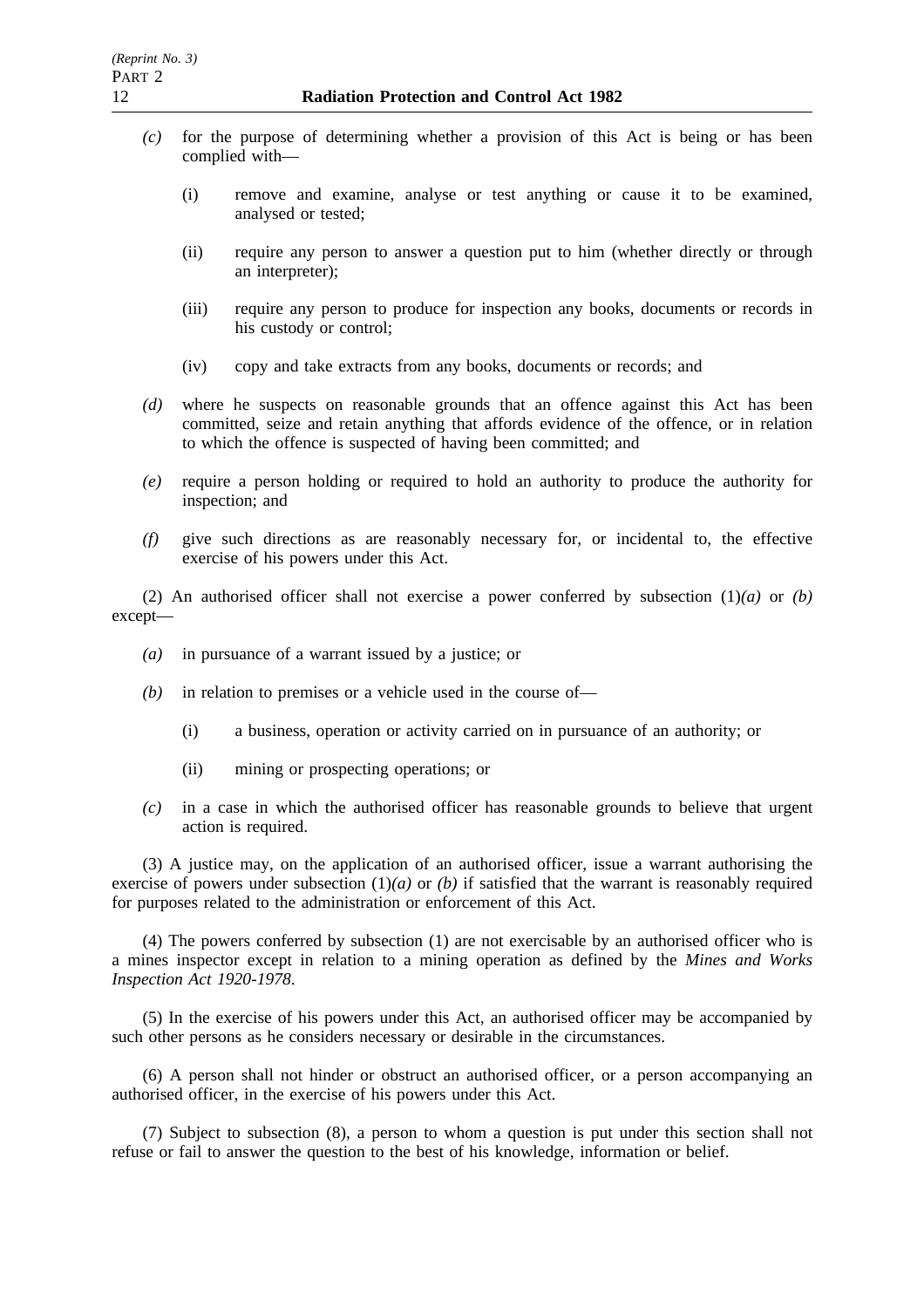(8) A person is not required to answer a question if the answer to the question would tend to incriminate him.

(9) A person given any direction, or of whom a requirement is made, under this section shall not refuse or fail to comply with the direction or requirement.

- (10) Where anything has been seized under this section the following provisions shall apply:
- *(a)* if—
	- (i) proceedings are not instituted for an offence against this Act related to the thing seized within 12 months after its seizure; or
	- (ii) proceedings having been so instituted, the thing seized is not ordered to be forfeited to the Crown,

the person from whom it was seized or any person with legal title to it shall be entitled to recover it, or, if it has been destroyed or damaged or has deteriorated, to recover from the Minister by action in any court of competent jurisdiction compensation for the loss suffered;

- *(b)* a court convicting a person of an offence against this Act related to the thing seized may, in addition to imposing a penalty, order that it be forfeited to the Crown;
- *(c)* where anything is ordered to be forfeited to the Crown, it shall be disposed of in such manner as the Minister directs, and, if sold, the proceeds of the sale shall be paid into the General Revenue of the State.

#### **Restriction on interests of authorised officers**

**18.** An authorised officer shall not, without the consent of the Minister—

- *(a)* have any proprietary or pecuniary interest in a business, or a corporation or trust that has an interest in a business, that engages in any activity regulated by this Act; or
- *(b)* act as agent for a person who has any such proprietary or pecuniary interest in any matter connected with such a business.

#### **Confidentiality**

**19.** A person must not divulge any information relating to trade processes or financial information obtained (whether by that person or some other person) in the administration or enforcement of this Act except—

- *(a)* as authorised by or under this Act; or
- *(b)* with the consent of the person from whom the information was obtained or to whom the information relates; or
- *(c)* in connection with the administration or enforcement of this Act; or
- *(d)* for the purpose of any legal proceedings arising out of the administration or enforcement of this Act.

#### **False representation**

**20.** A person shall not falsely represent, by words or conduct, that he is engaged in or associated with the administration of this Act.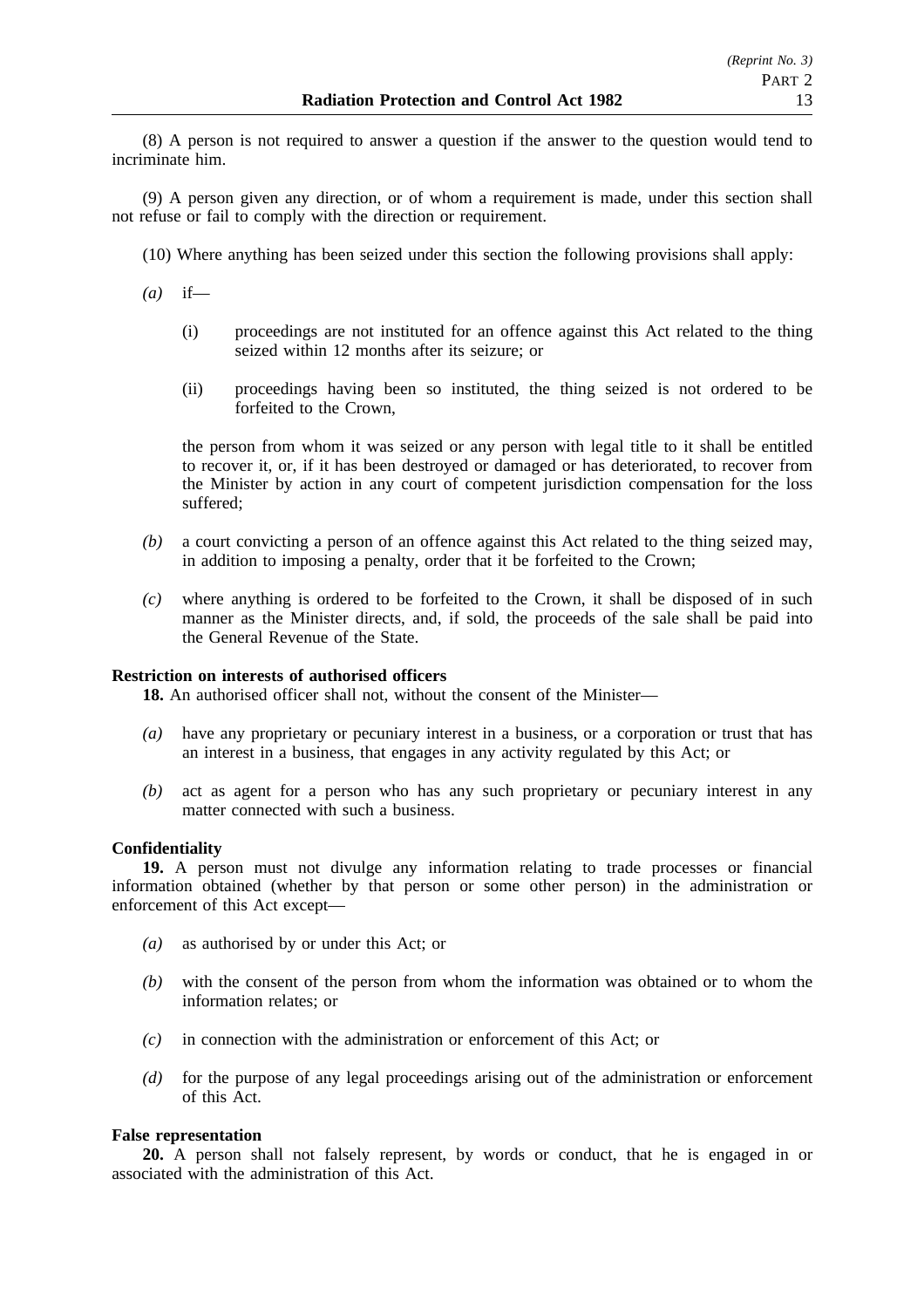#### **Immunity from personal liability**

**21.** (1) No personal liability shall attach to a member of the Committee or a sub-committee of the Committee, or an authorised officer, for any act or omission by him, or a body of which he is a member, in good faith and in the exercise or discharge, or purported exercise or discharge, of his or its powers, duties or functions under this Act.

(2) A liability that would, but for subsection (1), lie against a person shall lie against the Crown.

#### **Annual report**

**22.** (1) The Commission shall, not later than a date stipulated by the Minister, in each year present to the Minister a report on the administration of this Act during the financial year last expiring before that date.

(2) The Minister shall cause a copy of the report of the Commission to be laid before each House of Parliament as soon as practicable after his receipt of the report.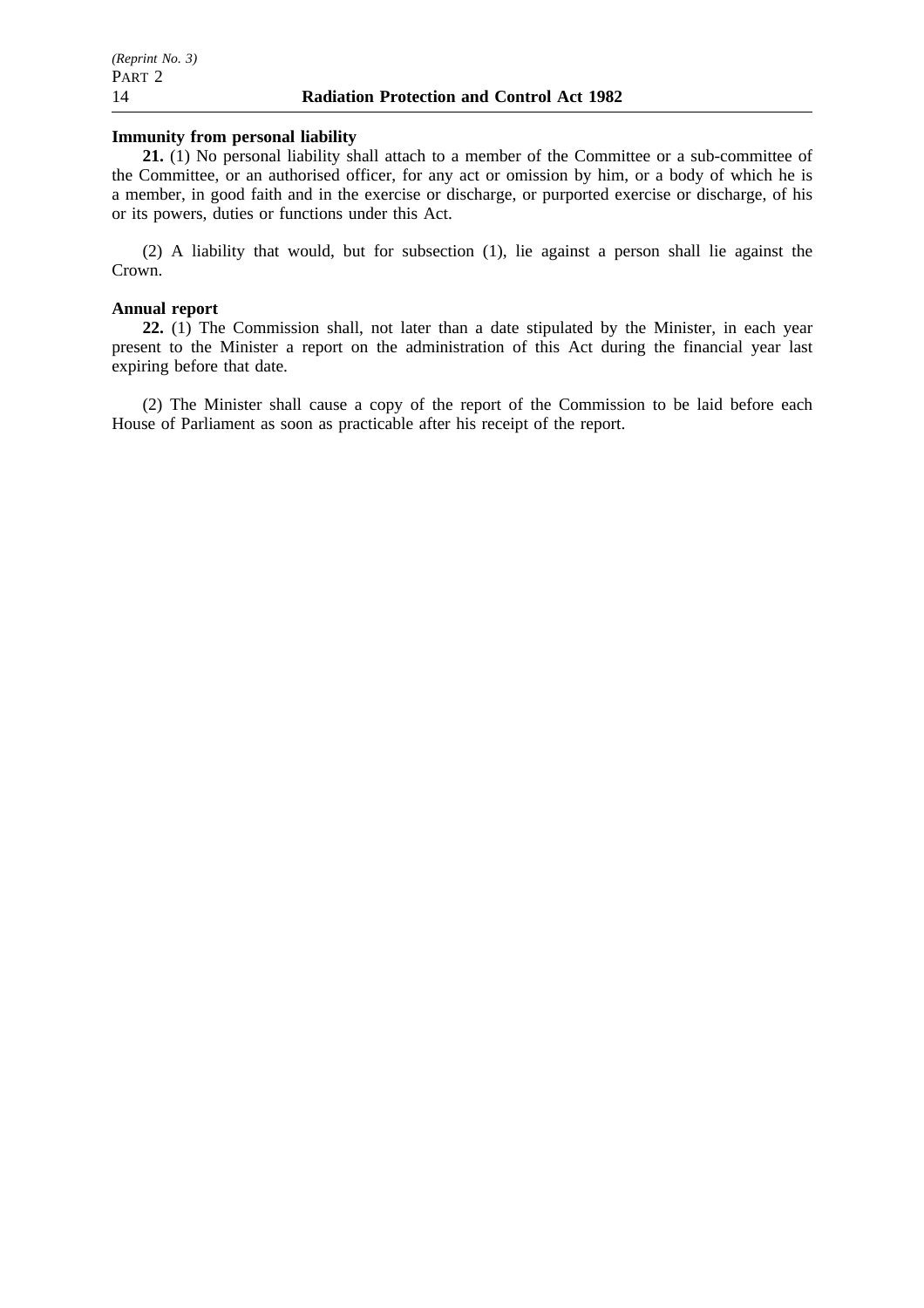# **Part 3—Radiation protection and control**

# **Division 1—General objective**

## **General objective**

**23.** (1) The Minister and the Committee shall, in exercising and discharging his or its powers, functions and duties under this Act and any other person shall, in carrying on any activity related to radioactive substances or ionizing radiation apparatus, endeavour to ensure that exposure of persons to ionizing radiation is kept as low as reasonably achievable, social and economic factors being taken into account.

(2) Subsection (1) does not apply to exposure of a person while the person is undergoing radiotherapy.

## **Division 2—Radioactive substances**

## **Licence to mine or mill radioactive ores**

**24.** (1) A person shall not carry out operations for the mining or milling of radioactive ores unless the operations are authorised by a licence under this section.

(2) Subsection (1) does not apply to operations of a prescribed class.

(3) Subject to this section, the Minister may, upon application in the prescribed form, grant a licence under this section.

(4) The Minister shall not grant a licence under this section unless satisfied that the proposed operations would comply with the regulations.

(4a) A fee of an amount determined in accordance with the regulations is payable in respect of each year of the term of a licence under this section.

(4b) The fee for the first year of the term of a licence under this section must be paid before the grant of the licence and the fee for each succeeding year must be paid on or before the anniversary of the date of the grant of the licence or, if it has been renewed, the anniversary of the date of its last renewal.

(4c) The amount of any annual fee for a licence not paid as required under this section may be recovered from the holder of the licence by action in a court of competent jurisdiction as a debt due to the Minister.

(5) A licence under this section must specify the operations to which it applies and the places at which those operations may be carried out.

(6) Contravention of, or failure to comply with, this section constitutes a minor indictable offence.

\*\*\*\*\*\*\*\*\*\*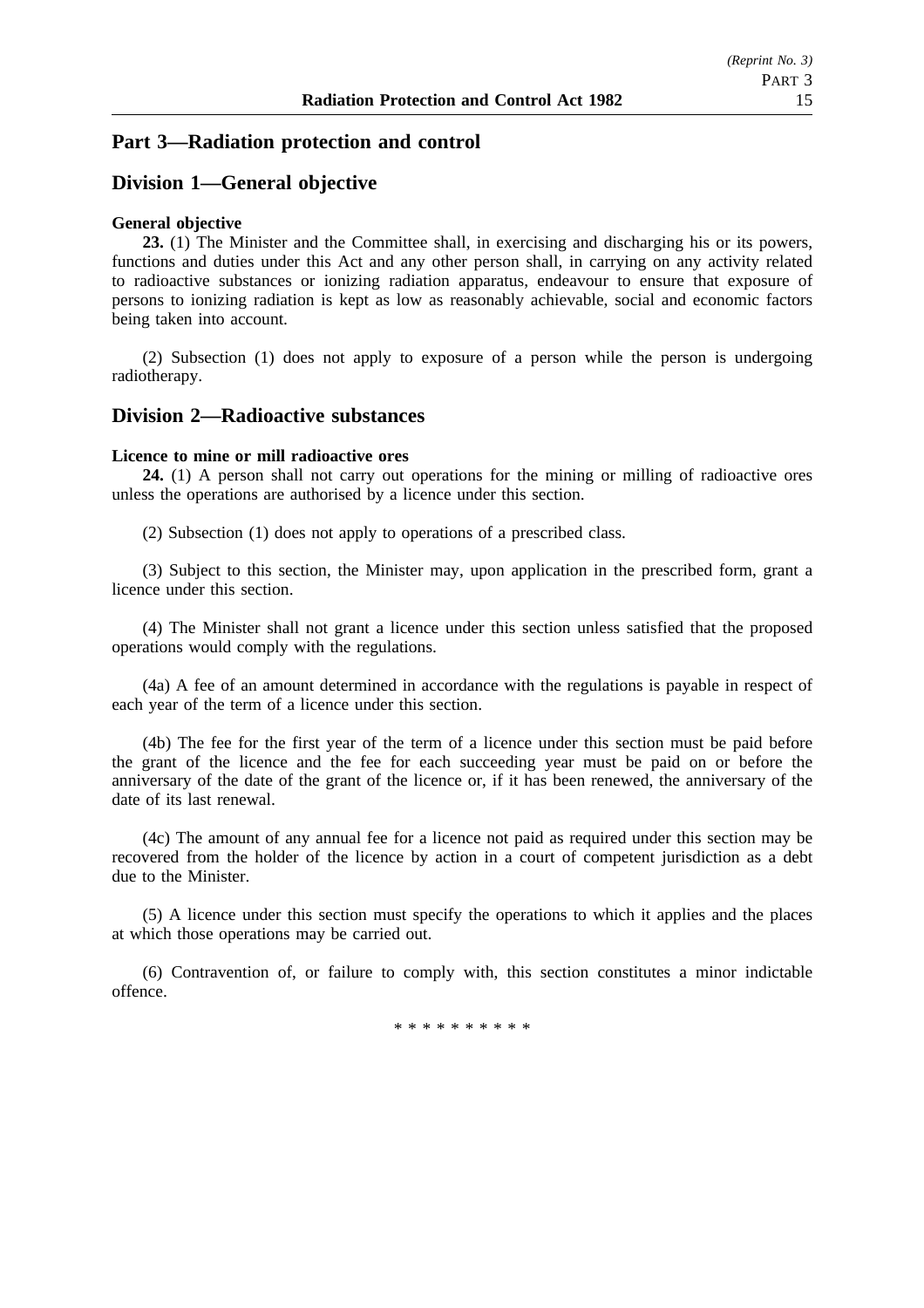## **Limits of exposure to ionizing radiation for mining or milling operations not to be more stringent than limits fixed under certain codes etc**

**26.** Notwithstanding any other provisions of this Act, no limit of exposure to ionizing radiation shall be fixed by any regulation or condition made or imposed under this Act in relation to an operation for the mining or milling of radioactive ores that is more stringent than the most stringent of all the limits, or less stringent than the least stringent of all the limits, for the time being fixed in relation to such operations in the codes, standards and recommendations approved or published under the *Environment Protection (Nuclear Codes) Act 1978* of the Commonwealth or any other Act or law of the Commonwealth or by the National Health and Medical Research Council, the International Commission on Radiological Protection or the International Atomic Energy Agency.

## **Operations for enrichment or conversion of uranium not to be carried on until proper controls imposed**

**27.** (1) No person shall carry on any operation for the conversion or enrichment of uranium.

- (2) Contravention of subsection (1) shall constitute a minor indictable offence.
- (3) This section shall expire on a date to be fixed by proclamation.

(4) A proclamation shall not be made for the purposes of subsection (3) unless the Governor is satisfied that proper provision has been made for the control of operations for the conversion or enrichment of uranium.

# **Licence to use or handle radioactive substances**

**28.** (1) A natural person shall not use or handle a radioactive substance unless that use or handling is authorised by a licence or temporary licence under this section.

- (2) Subsection (1) does not apply—
- *(a)* to the use or handling of radioactive substances in the course of operations authorised under another provision of this Act; or
- *(b)* to a person or substance of a prescribed class.

(3) The Minister may, upon application in the prescribed form and payment of the prescribed fee, grant a licence or a temporary licence under this section.

(4) The Minister shall not grant a licence or temporary licence under this section unless the Minister is satisfied—

- *(a)* that the applicant is a fit and proper person to hold a licence under this section; and
- *(b)* that the applicant has appropriate knowledge of the principles and practices of radiation protection to carry on the activities proposed to be carried on by the applicant in pursuance of the licence.
- (5) Where the Minister grants a temporary licence under this section—
- *(a)* the licence shall, subject to this Act, have effect for such period, not exceeding three months, as may be specified in the licence; and
- *(b)* the Minister shall ensure that the Committee is advised of the granting of the licence at the next meeting of the Committee held after the granting of the licence.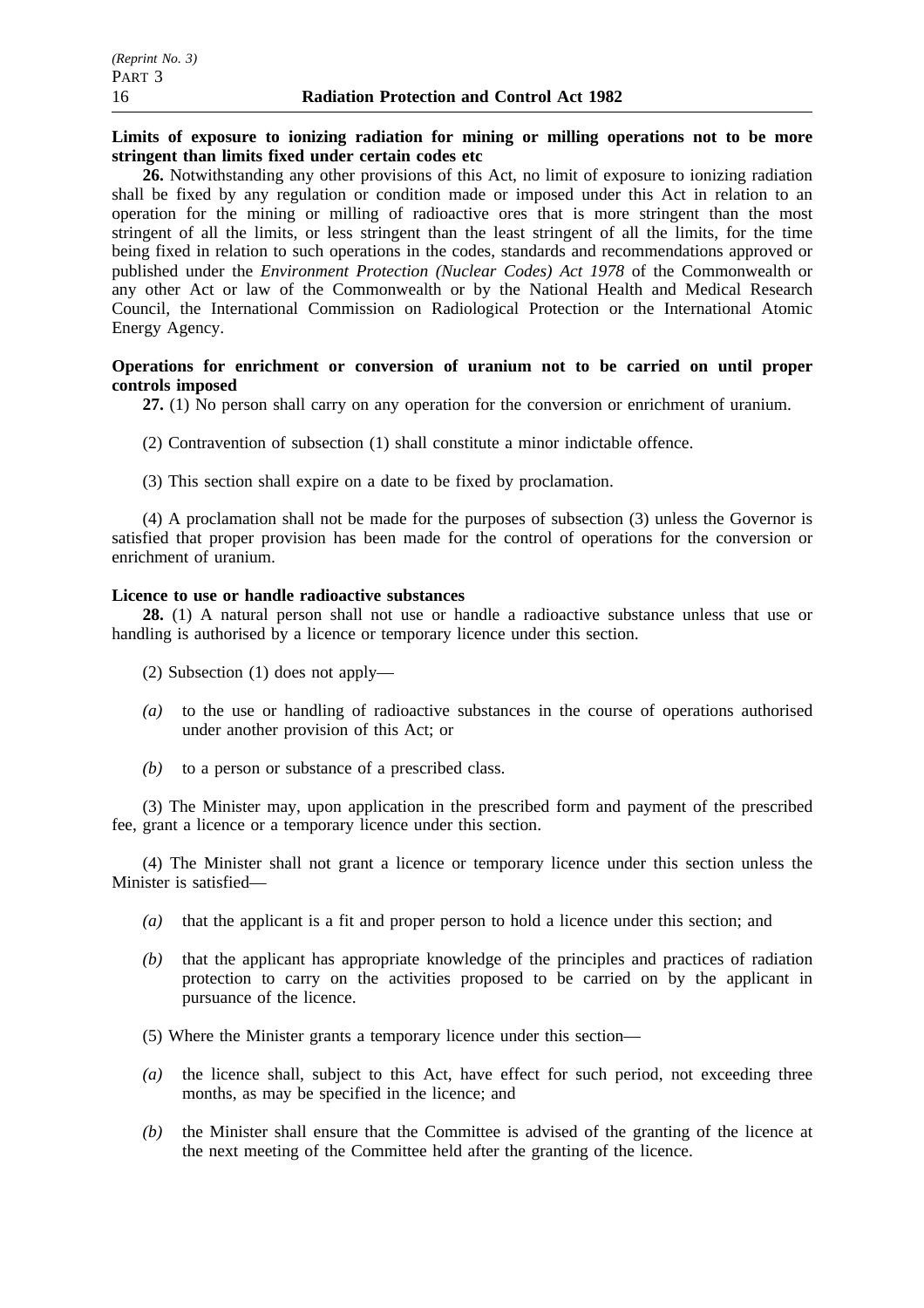\*\*\*\*\*\*\*\*\*\*

#### **Registration of premises in which unsealed radioactive substances are handled or kept**

**29.** (1) Any premises in which an unsealed radioactive substance is kept or handled must be registered under this section in the name of the occupier of the premises.

(2) Where premises required to be registered under this section in the name of the occupier are not so registered, the occupier shall be guilty of an offence.

(3) Subsection (1) does not apply—

- *(a)* in relation to the keeping or handling of radioactive substances in the course of operations authorised under another provision of this Act; or
- *(b)* to or in relation to any premises or substance of a prescribed class.

(4) The Minister may, upon application in the prescribed form and payment of the prescribed fee, register the premises in the name of the occupier of the premises.

(5) The Minister shall not register premises under this section unless the Minister is satisfied that the premises comply with the regulations.

\*\*\*\*\*\*\*\*\*\*

#### **Registration of sealed radioactive source**

**30.** (1) A sealed radioactive source must be registered under this section in the name of the owner of the source.

(2) Where a sealed radioactive source required to be registered under this section in the name of the owner is not so registered, the owner shall be guilty of an offence.

(3) Subsection (1) does not apply to a sealed radioactive source of a prescribed class.

(4) The Minister may, upon application in the prescribed form and payment of the prescribed fee, register a sealed radioactive source in the name of the owner of the source.

(5) The Minister shall not register a sealed radioactive source under this section unless the Minister is satisfied that the source has been constructed, contained, shielded and installed in accordance with the regulations.

(6) Where the Minister refuses to register a sealed radioactive source under this section, the Minister may, by notice in writing, forfeit the source to the Crown, in which case, the source may be seized by an authorised officer and disposed of in such manner as the Minister directs.

\*\*\*\*\*\*\*\*\*\*

## **Division 3—Radiation apparatus**

#### **Licences to operate radiation apparatus**

**31.** (1) No person (being a natural person) shall operate—

- *(a)* any ionizing radiation apparatus; or
- *(b)* any non-ionizing radiation apparatus of a prescribed class,

unless he holds a licence or temporary licence under this section.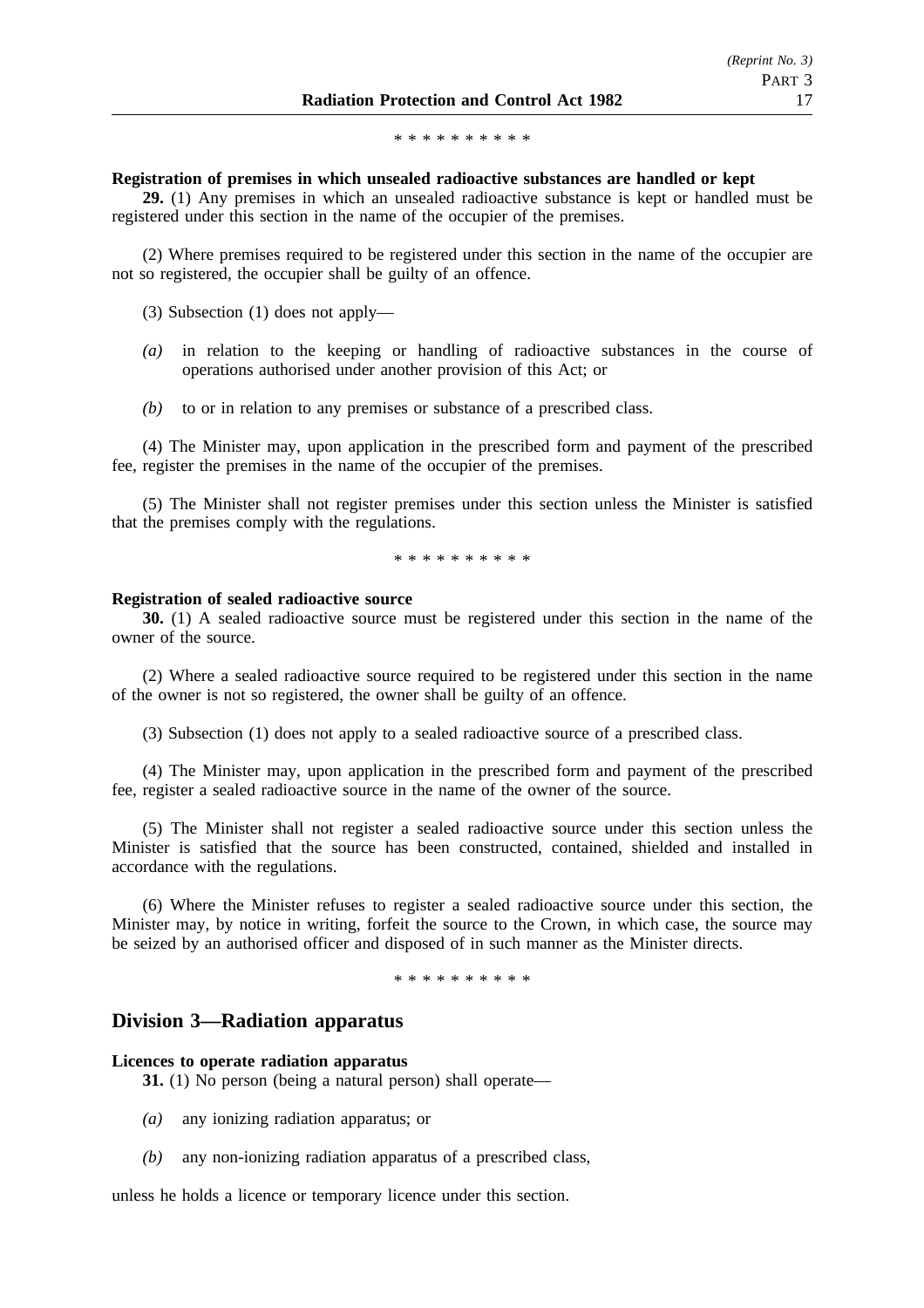(2) Subsection (1)*(a)* does not apply to a person or apparatus of a prescribed class.

(3) The Minister may, upon application in the prescribed form and payment of the prescribed fee, grant a licence or temporary licence under this section.

(4) The Minister shall not grant a licence or temporary licence under this section unless the Minister is satisfied—

- *(a)* that the applicant is a fit and proper person to hold a licence under this section; and
- *(b)* that—
	- (i) the applicant has the qualifications prescribed in relation to the operations proposed to be carried on by the applicant in pursuance of the licence; or
	- (ii) that the applicant has appropriate knowledge of the principles and practices of radiation protection to carry on such operations.
- (5) Where the Minister grants a temporary licence under this section—
- *(a)* the licence shall, subject to this Act, have effect for such period, not exceeding three months, as may be specified in the licence; and
- *(b)* the Minister shall ensure that the Committee is advised of the granting of the licence at the next meeting of the Committee held after the granting of the licence.

\*\*\*\*\*\*\*\*\*\*

## **Registration of radiation apparatus**

**32.** (1) Any—

- *(a)* ionizing radiation apparatus; or
- *(b)* non-ionizing radiation apparatus of a prescribed class,

must be registered under this section in the name of the owner of the apparatus.

(2) Where any ionizing radiation apparatus or non-ionizing radiation apparatus required to be registered under this section in the name of the owner is not so registered, the owner shall be guilty of an offence.

(3) Subsection (1)*(a)* does not apply to an apparatus of a prescribed class.

(4) The Minister may, upon application in the prescribed form and payment of the prescribed fee, register radiation apparatus in the name of the owner of the apparatus.

(5) The Minister shall not register any radiation apparatus under this section unless the Minister is satisfied that the apparatus has been constructed, shielded and installed in accordance with the regulations.

(6) Where the Minister refuses to register an ionizing radiation apparatus or non-ionizing radiation apparatus under this section, the Minister may, by notice in writing, forfeit the apparatus to the Crown, in which case, the apparatus may be seized by an authorised officer and disposed of in such manner as the Minister directs.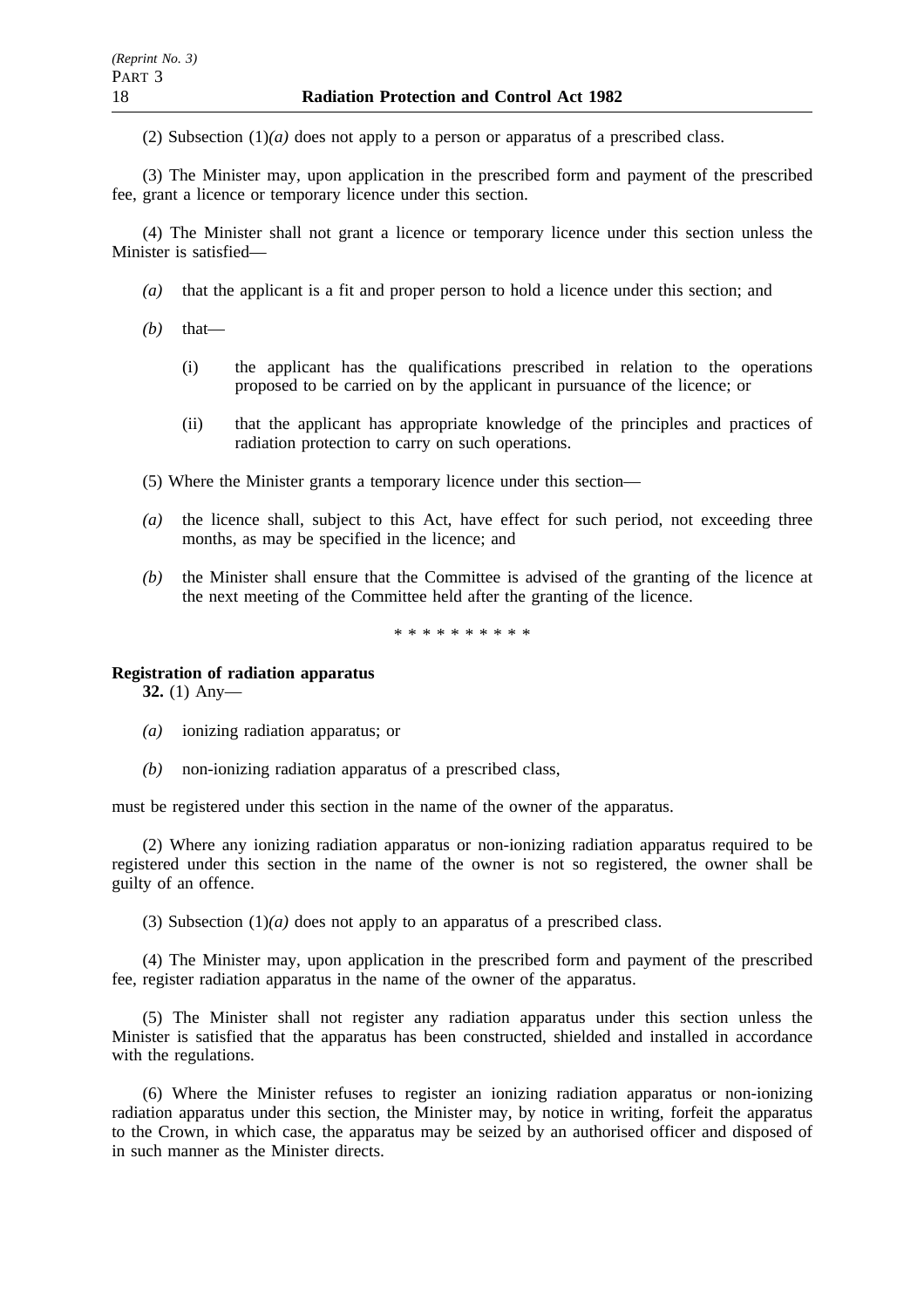\*\*\*\*\*\*\*\*\*\*

## **Offence for registered owner to cause, suffer or permit unlicensed person to operate radiation apparatus**

**33.** Where the registered owner of any radiation apparatus causes, suffers or permits the apparatus to be operated by a person who is required to hold but does not hold a licence under section 31 to operate the apparatus, the registered owner shall be guilty of an offence.

## **Division 4—General provisions with respect to authorities**

#### **Minister may require information to determine applications**

**34.** The Minister may, before determining an application for a licence or registration—

- *(a)* require the applicant to furnish such further information as the Minister may require to determine the application; and
- *(b)* require the applicant to verify by statutory declaration any information contained in, or furnished for the purposes of, the application.

## **Minister required to refer certain matters to the Committee**

**35.** The Minister shall, before determining an application for a licence (not being a temporary licence), refer the application to the Committee and the Commission for its advice and give due consideration to the advice of the Committee and the Commission.

\*\*\*\*\*\*\*\*\*\*

#### **Conditions of authorities**

**36.** (1) Subject to this section, a licence or registration is subject to—

- *(a)* such conditions as are included in the licence or the certificate of registration at the time of grant; and
- *(b)* such conditions as are attached to the licence or registration under this section.
- (2) The Minister may, by notice in writing to the holder of a licence or registration—
- *(a)* attach a condition to the licence or registration; or
- *(b)* vary or revoke a condition of the licence or registration.

(3) A decision of the Minister to attach a condition to, or to vary a condition of, a licence or registration takes effect at the expiration of one month from the date on which notice is given under subsection (2), but if an application for review of the decision is made the Supreme Court may suspend the operation of the decision until the application is determined.

(4) The holder of a licence or registration shall not contravene, or fail to comply with, a condition of the licence or registration.

(5) Contravention of, or failure to comply with, a condition of a mining licence constitutes a minor indictable offence.

#### **Term of licences and registration and their renewal**

**37.** (1) A licence or registration shall, subject to this Act, remain in force for such term as the Minister may specify in the licence or certificate of registration.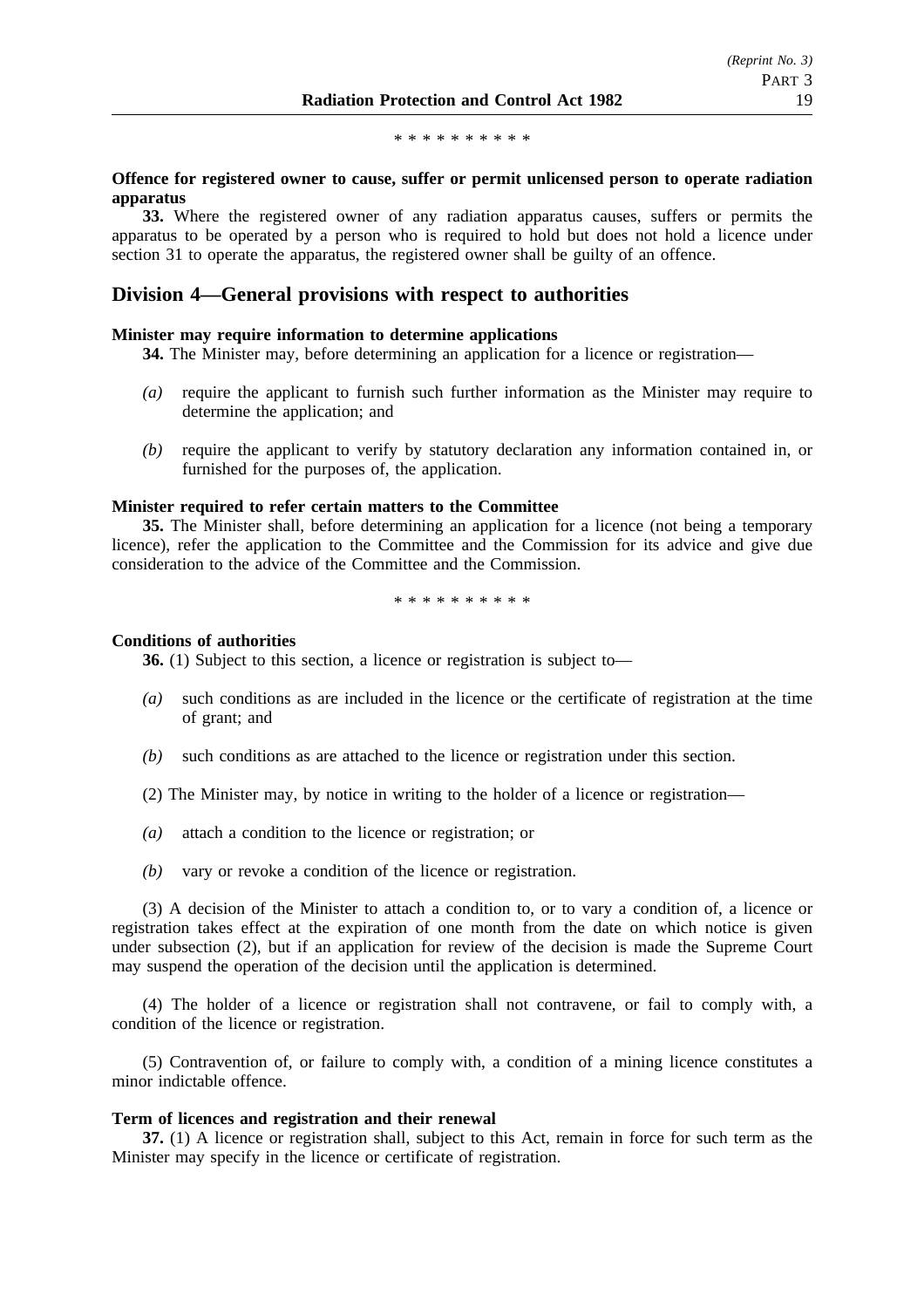(2) The Minister shall, subject to this Act, upon application made in the prescribed manner and form and payment of the prescribed fee, renew a licence or registration.

(3) A licence or registration renewed under this section shall, subject to this Act, remain in force for such term (being not less than twelve months) as the Minister may specify in the licence or certificate of registration.

(4) In this section—

"**licence**" does not include a temporary licence;

"**prescribed fee**" means—

- *(a)* in relation to a licence under section 24—the annual fee payable under that section in respect of the year of the term of the licence commencing on the date of its renewal; or
- *(b)* in any other case—the fee prescribed for renewal of the licence or registration.

#### **Register**

**38.** (1) The Minister shall keep a register of licences and registrations granted under this Act in such form and containing such information as may be prescribed.

(2) The register referred to in subsection (1) shall be made available for public inspection.

\*\*\*\*\*\*\*\*\*\*

## **Surrender, suspension and cancellation of licences and registration**

**40.** (1) The holder of a licence or certificate of registration may surrender the licence or certificate.

- (2) The Minister may suspend or cancel a licence or registration if the Minister is satisfied—
- *(a)* that the grant of the licence or registration was obtained improperly; or
- *(b)* that the holder of the licence or certificate of registration has contravened, or failed to comply with, a condition of the licence or registration; or
- *(c)* that the holder of the licence or certificate of registration has been convicted of an offence against this Act; or
- *(d)* that, in the case of a licence, the holder of the licence has ceased to hold a qualification upon the basis of which the Minister granted the licence.

(2a) The Minister shall specify in every order for cancellation the time at which the order will take effect.

(2b) The Minister shall specify in every order for suspension the time at which the suspension will take effect.

- (3) A licence or registration—
- *(a)* surrendered under this section shall, from the time of surrender, cease to be of any force or effect; or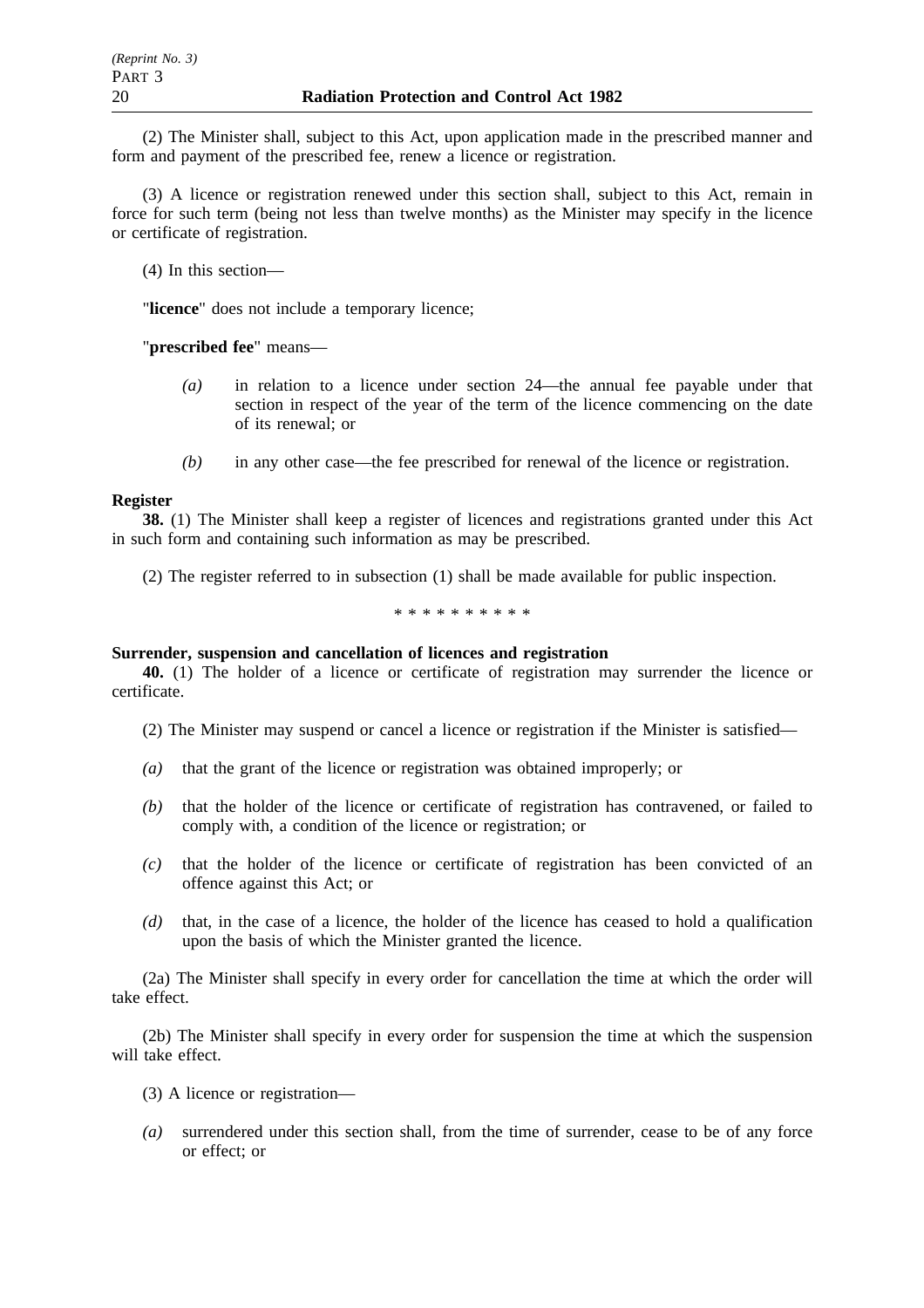- *(ab)* cancelled under this section shall, from the time at which the order for cancellation takes effect, cease to be of any force or effect; or
- *(b)* suspended under this section shall be of no force or effect for the period of the suspension.

(4) Where a licence or registration has been suspended under this section, it may be renewed but shall remain subject to suspension until the expiration of the period of suspension.

- (4a) Where a registration is suspended, the Minister may give such directions in relation to—
- *(a)* the use or occupation of the premises and the use, handling or storage of the unsealed radioactive substance; or
- *(b)* the operation, use or storage of the sealed radioactive source or radiation apparatus,

during the period of the suspension as the Minister considers appropriate.

- (4b) Where a registration is cancelled, the Minister may—
- *(a)* in the case of premises, give such directions as the Minister considers appropriate in relation to the use or occupation of the premises and the disposal of the unsealed radioactive substance; or
- *(b)* in the case of a sealed radioactive source or radiation apparatus—
	- (i) give such directions as the Minister considers appropriate in relation to the disposal of the source or apparatus; or
	- (ii) by notice in writing forfeit the source or apparatus to the Crown.

(4c) Where pursuant to subsection  $(4b)(b)(ii)$  the Minister forfeits a sealed radioactive source or radiation apparatus, the source or apparatus may be seized by an authorised officer and disposed of as the Minister directs.

(4d) The person in whose name any premises, sealed radioactive source or radiation apparatus was registered shall not contravene, or fail to comply with, a direction given by the Minister pursuant to subsection (4a) or (4b).

(5) Where the Minister suspends or cancels a licence or registration under this section, the Minister shall advise the Committee of that fact.

#### **Review of decisions relating to authorities**

**41.** (1) Any person aggrieved by a decision of the Minister—

- *(a)* to refuse to grant a licence or registration; or
- *(b)* to attach a condition to a licence or registration; or
- *(c)* to vary a condition of a licence or registration; or
- *(d)* to suspend a licence or registration; or
- *(e)* to cancel a licence or registration; or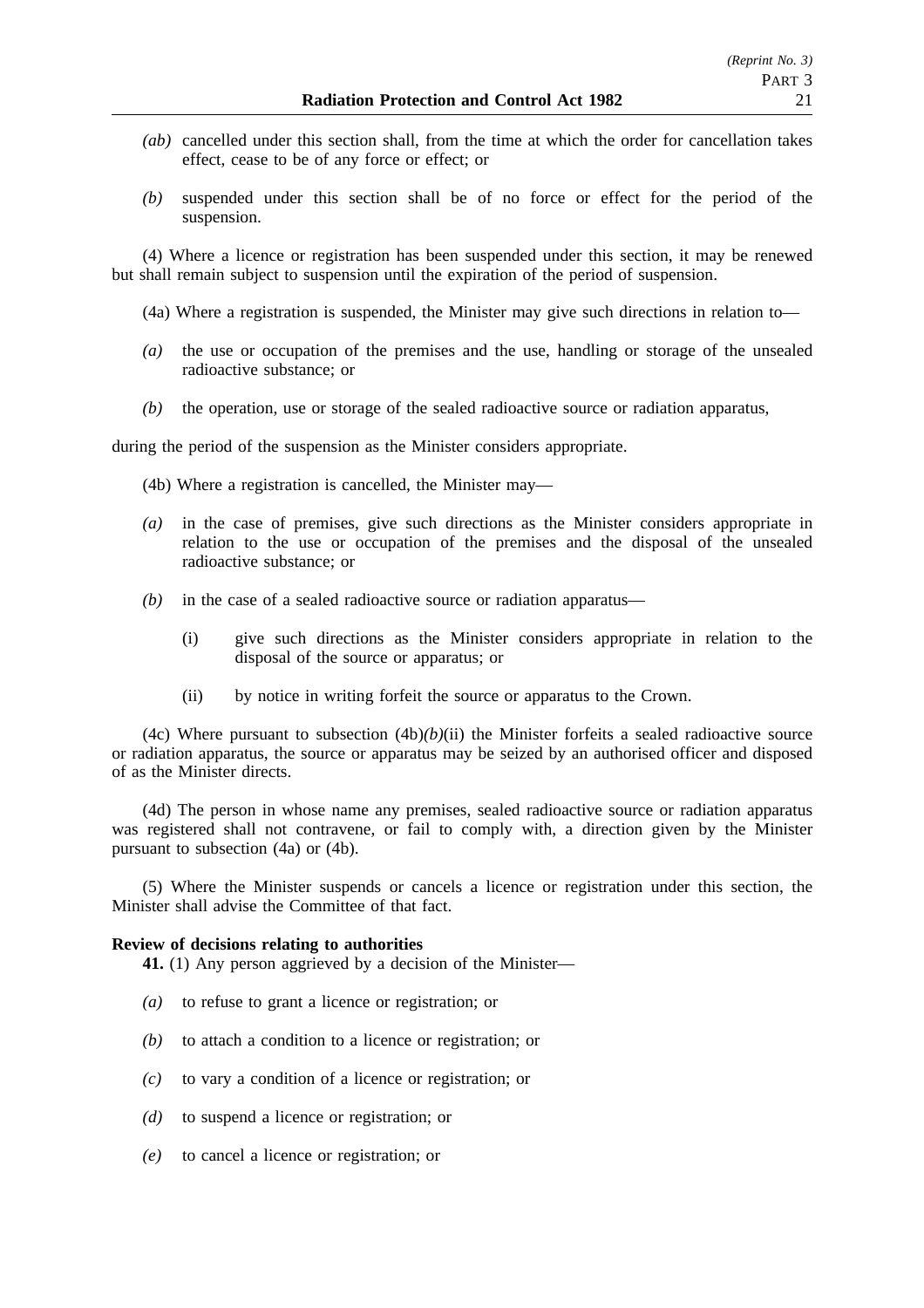*(f)* to give a direction in relation to the suspension or cancellation of a licence or registration,

may apply to the Supreme Court for a review of the decision.

(2) The application for review must be made within one month after the making of the decision to be reviewed, but the Supreme Court may, if it is satisfied that it is just and reasonable in the circumstances to do so, dispense with the requirement that the application be so made.

(3) A person making a decision referred to in subsection (1) shall, if so requested in writing by any person affected by the decision, give a written statement of the reasons for the decision.

(4) If a written statement of the reasons for the decision is not given at the time of the making of the decision and the person affected by the decision within fourteen days requests in writing that he be given a written statement of the reasons, the time for making the application for review shall run from the time of service upon the person of the written statement of those reasons.

(5) The Supreme Court may, on the review, do one or more of the following, according to the nature of the case—

- *(a)* confirm the decision subject to the review;
- *(b)* substitute, or make in addition, any decision that should in the opinion of the Court have been made in the first instance;
- *(c)* make any further or other order as to costs or any other matter that the case requires.

## **Division 5—Dangerous situations**

#### **Powers to deal with dangerous situations**

**42.** (1) Where the Minister considers that a dangerous or potentially dangerous situation exists involving actual or threatened exposure of any person to excessive radiation or contamination of any person or place by radioactive substances—

- *(a)* the person responsible for the danger or potential danger or any person affected by it may be directed to take, or refrain from taking, any specified action; or
- *(b)* the radiation apparatus or radioactive substances giving rise to the danger or potential danger or anything contaminated or affected thereby may be seized, removed, disposed of, treated or otherwise dealt with; or
- *(c)* any other direction may be given, or action taken,

to avoid, remove or alleviate the danger or potential danger.

(2) Directions may be given or action taken under subsection (1) by the Minister or, with the prior approval of the Minister, by an authorised officer, member of the police force, or other person appointed for the purpose by the Minister.

(3) An authorised officer may exercise the powers conferred by subsection (1) without the prior approval of the Minister if he considers that the danger is imminent.

- (4) Any directions under subsection (1) may be given—
- *(a)* by notice published in the *Gazette*; or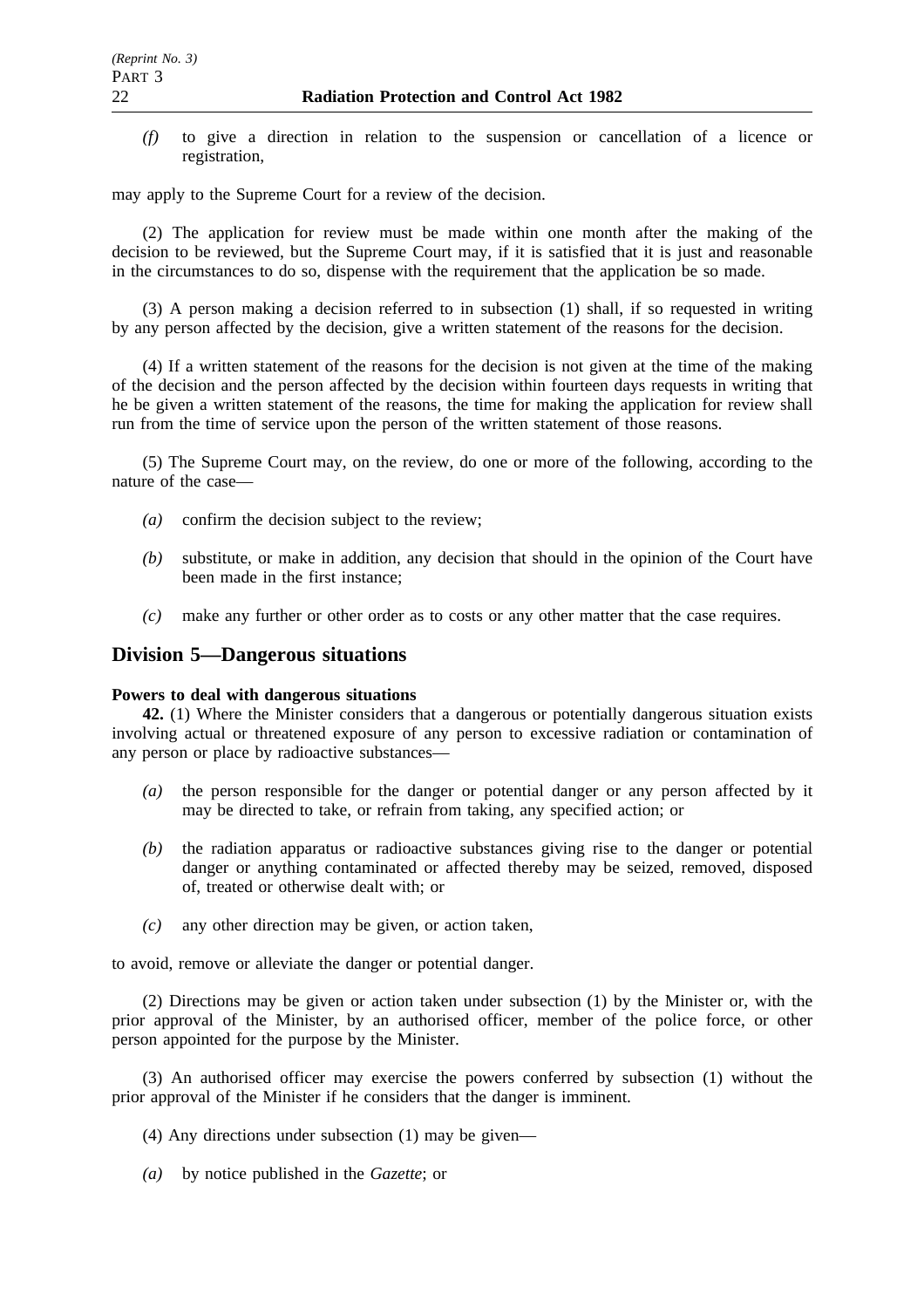- *(b)* by instrument in writing served upon the person to whom they are directed; or
- *(c)* in the circumstances of any imminent danger, orally.
- (5) Where a person—
- *(a)* hinders or obstructs any person exercising any power, or complying with any direction, under this section; or
- *(b)* contravenes, or fails to comply with, a direction given under this section,

that person shall be guilty of a minor indictable offence.

- (6) Where—
- *(a)* costs or expenses have been incurred by the Minister in taking any action, or causing any action to be taken, under this section; and
- *(b)* the danger or potential danger in respect of which the action was taken resulted from an act done, or omission made, by any person in contravention of this Act,

the Minister may recover those costs or expenses from that person by order of the court made in proceedings for the recovery of any penalty in respect of the act or omission, or by separate action in any court of competent jurisdiction.

# **Division 6—Regulations**

#### **Regulations**

**43.** (1) The Governor may make regulations for the control of activities related to radioactive substances and radiation apparatus and for protection against the harmful effects of radiation.

(2) The activities referred to in subsection (1) include (but are not limited to) the activities of or mining or milling, radioactive ore, or producing, manufacturing, supplying, keeping, conveying, using, disposing of or otherwise dealing with radioactive substances or radiation apparatus.

- (3) Without limiting the generality of the foregoing, the regulations may—
- *(a)* specify standards to be observed, practices and procedures to be followed and measures to be taken in relation to activities referred to in subsection (2);
- *(b)* recommend practices and procedures that may be followed, and measures that may be taken, to further the achievement of the standards referred to in paragraph *(a)*;
- *(c)* regulate, restrict or prohibit any act or thing that is involved in or related to an activity referred to in subsection (2);
- *(d)* make provision for or in relation to the granting, issuing or giving of a licence, permit, authority or approval and the terms or conditions to which it is subject;
- *(e)* make provision for or in relation to the giving of directions for the purposes of the regulations;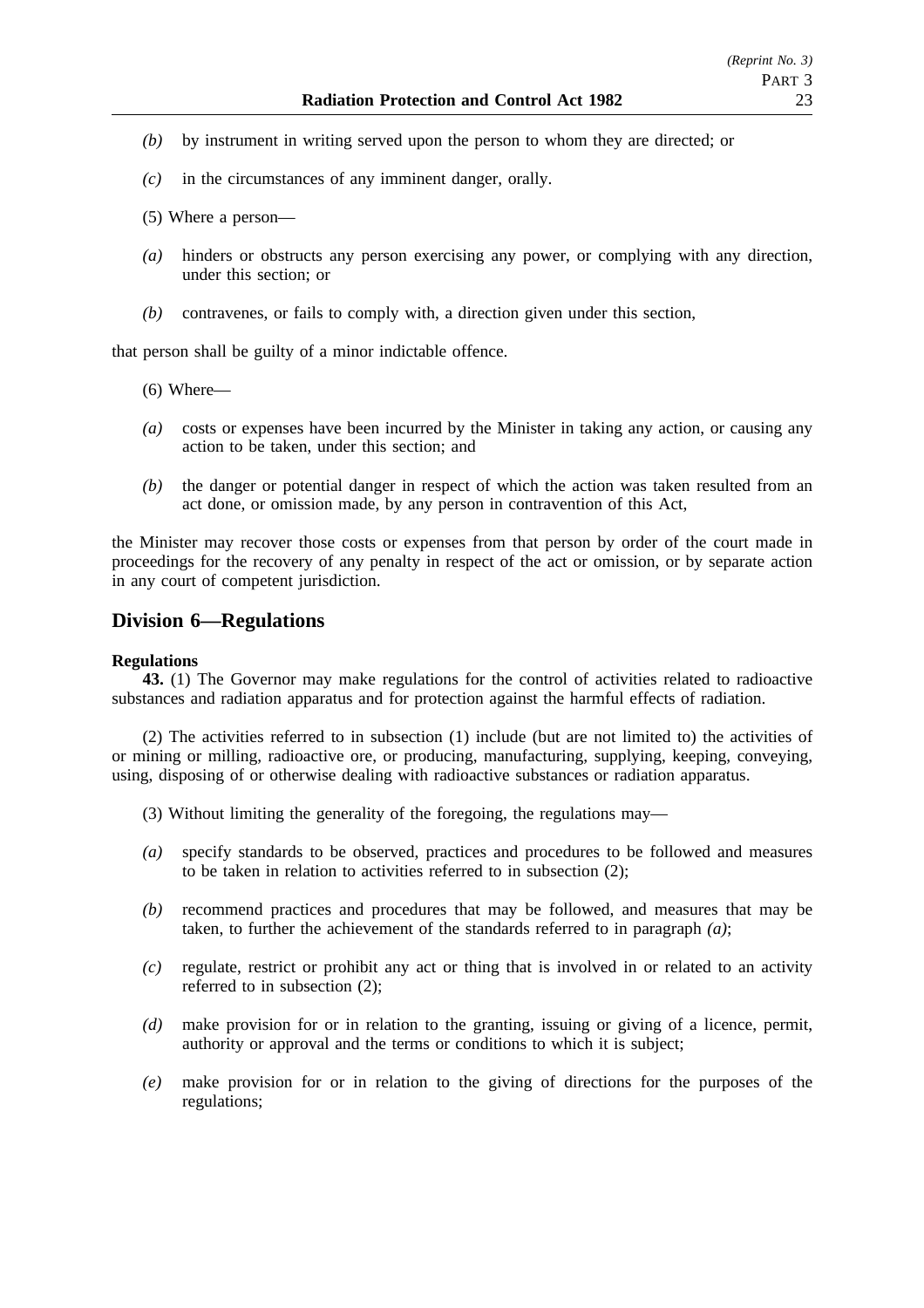- *(f)* make provision for or in relation to the protection of the health and safety, and the training, examination and certification, of persons who engage or seek to engage in activities referred to in subsection (2);
- *(g)* make provision for or in relation to the medical examination of persons exposed to radiation in the course of activities referred to in subsection (2);
- *(h)* make provision for or in relation to the keeping of records, furnishing of information, and notification of accidents or other matters or events by persons carrying on activities referred to in subsection (2);
- *(i)* make provision for the monitoring of levels of radiation exposure of persons engaged in activities referred to in subsection (2) and the monitoring of the health of such persons during and after such employment;
- *(j)* provide that contravention of, or failure to comply with, a provision of the regulations constitutes a summary offence or a minor indictable offence and fix maximum penalties for such offences not exceeding—
	- (i) in the case of a minor indictable offence—\$50 000 or imprisonment for 5 years or both; or
	- (ii) in the case of a summary offence— \$10 000;
- *(k)* prescribe the manner and form in which applications are to be made for the purposes of this Act;
- *(l)* prescribe fees for licences or registration or otherwise for the purposes of this Act, being fees which may vary according to prescribed factors;
- *(m)* authorise the release of information obtained in the administration of this Act to any prescribed body.
- (4) The regulations may—
- *(a)* refer to, or incorporate, in whole or in part, and with or without specified modifications, a code of practice or standards, as in force at a particular time, or as in force from time to time, being a code of practice or standards approved or published under the *Environment Protection (Nuclear Codes) Act 1978* of the Commonwealth or any other Act or law of the Commonwealth, or by the Standards Association of Australia, the National Health and Medical Research Council, or any other prescribed body;
- *(b)* be of general application or limited according to time, place or circumstances.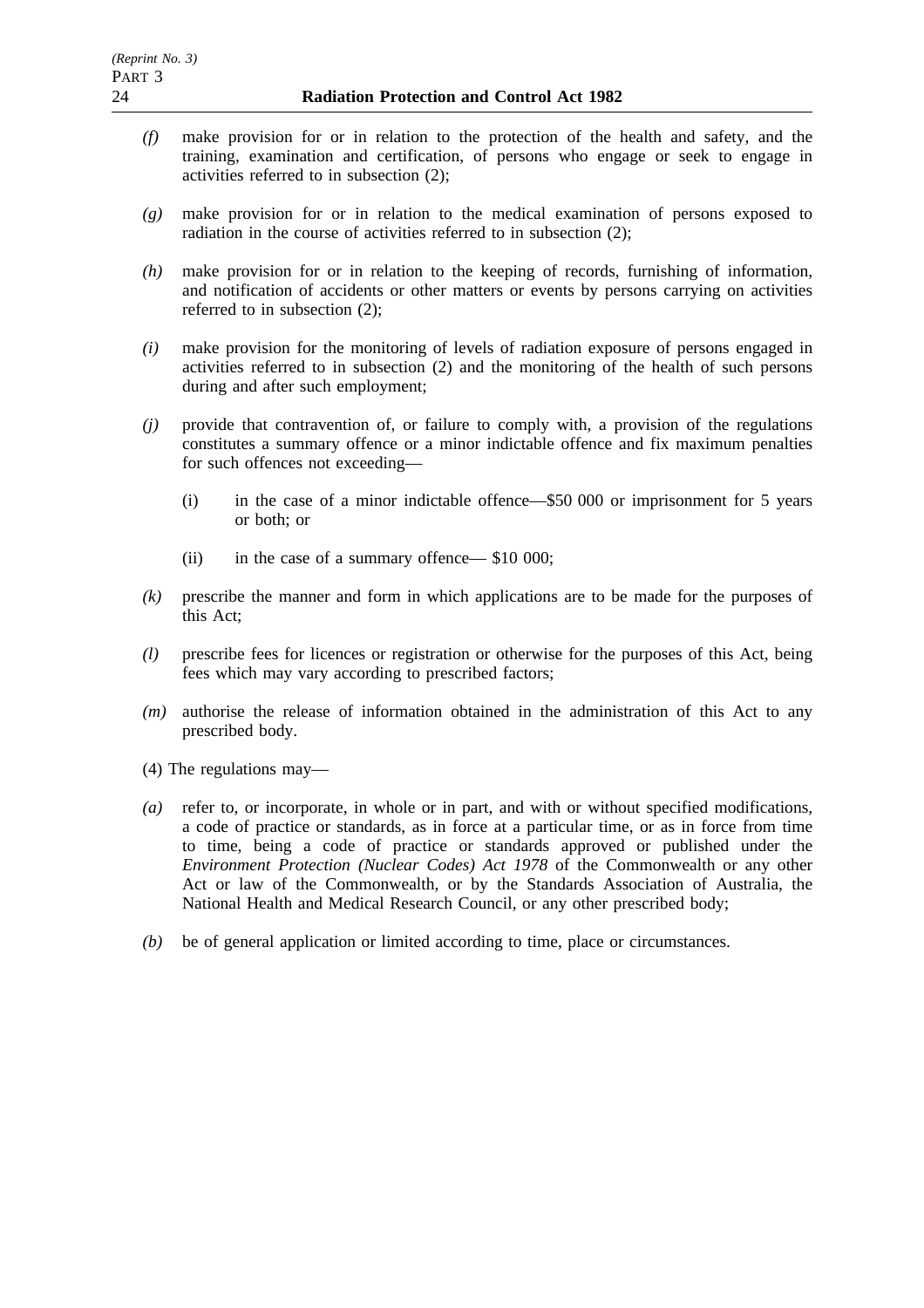## **Part 4—Miscellaneous**

#### **Exemptions by Minister**

**44.** (1) Subject to the provisions of this section, the Minister may, by notice published in the *Gazette*, exempt any person or class of persons from compliance with any specified provisions of this Act.

(2) An exemption granted under this section shall have effect for such period, and be subject to such conditions, as the Minister may specify in the notice.

(3) The Minister shall not grant an exemption from compliance with a provision of this Act unless the Minister is satisfied that, if the exemption were granted subject to appropriate conditions, the activity subject to the exemption would not endanger the health or safety of any person.

(4) The Minister may, by notice published in the *Gazette*, vary or revoke a condition of an exemption or impose a further condition.

(5) The Minister may, after due inquiry and for good cause, by notice published in the *Gazette*, revoke an exemption under this section.

(6) Any person who has the benefit of an exemption under this section and who contravenes, or fails to comply with, a condition of the exemption shall be guilty of an offence.

- (7) Where contravention of the provision in relation to which an exemption was granted—
- *(a)* constitutes a minor indictable offence—the offence referred to in subsection (6) shall be a minor indictable offence; or
- *(b)* constitutes a summary offence—the offence referred to in subsection (6) shall be a summary offence.

#### **False or misleading information**

**45.** A person shall not, in furnishing any information in or in connection with an application or otherwise in pursuance of this Act, make or cause to be made a statement that is false or misleading in a material particular.

#### **Offences**

**46.** (1) Any contravention of, or failure to comply with, a provision of this Act, shall constitute an offence.

(2) Proceedings for an offence against this Act (other than an offence declared by this Act to be a minor indictable offence) shall be disposed of summarily.

(2a) Proceedings for an offence against this Act may be commenced at any time within 12 months after the date of the alleged commission of the offence.

(3) A person convicted of an offence against this Act that is a minor indictable offence shall, if no other penalty is prescribed for that offence, be liable to a penalty not exceeding fifty thousand dollars, or imprisonment for a term not exceeding five years, or both.

(4) A person convicted of an offence against this Act that is a summary offence shall, if no other penalty is prescribed for that offence, be liable to a penalty not exceeding ten thousand dollars.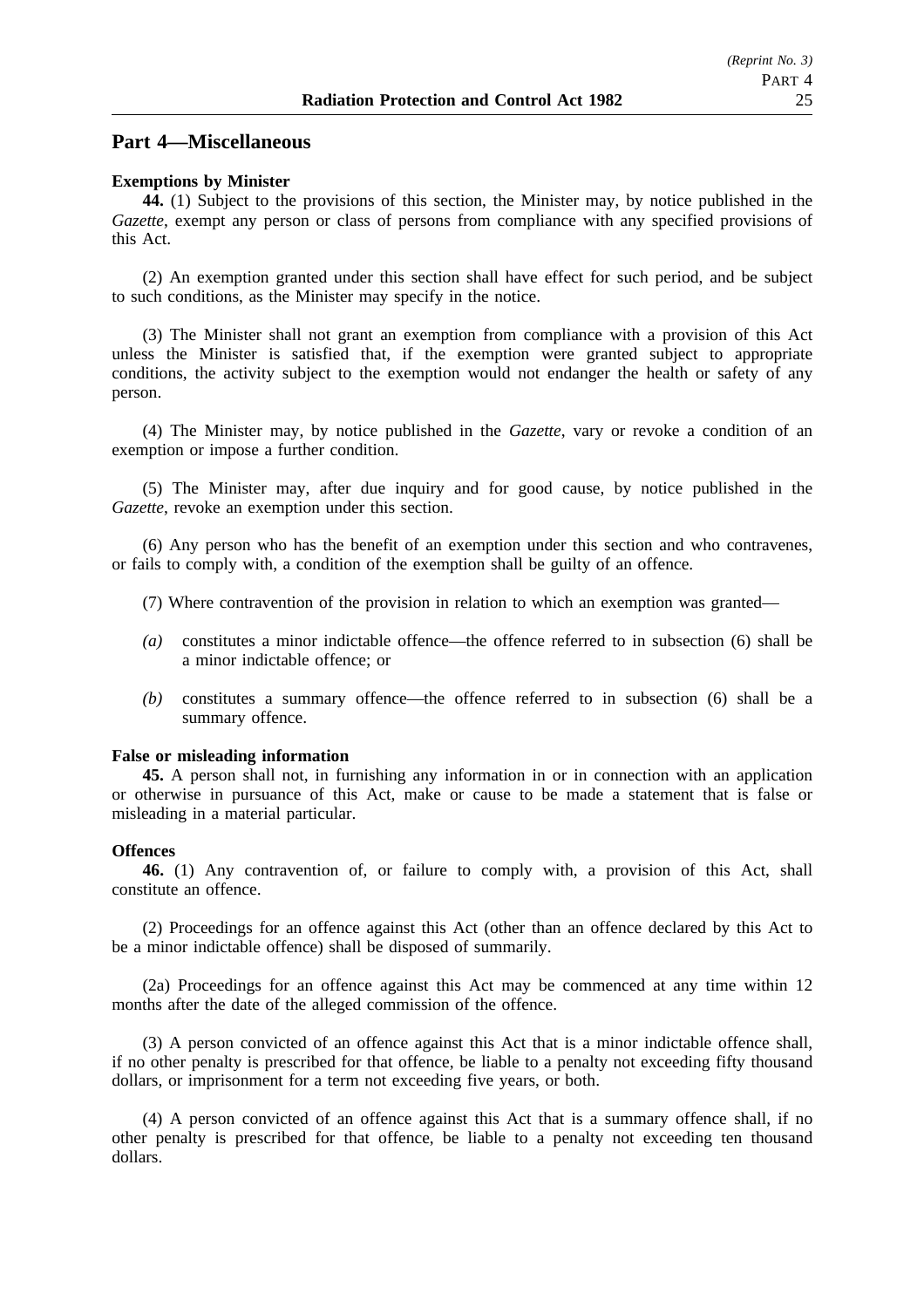#### **Offences by bodies corporate**

**47.** (1) Where a body corporate is guilty of an offence against this Act, every member of the governing body of the body corporate shall be guilty of an offence unless he proves that he exercised all reasonable diligence to prevent the commission of the offence.

- (2) Where the offence of which the body corporate is guilty—
- *(a)* is a minor indictable offence—the offence created by subsection (1) is a minor indictable offence; or
- *(b)* is a summary offence—the offence created by subsection (1) is a summary offence.

#### **Continuing offences**

**48.** (1) A person convicted of an offence against any provision of this Act in respect of a continuing act or omission—

- *(a)* shall be liable, in addition to the penalty otherwise applicable to the offence, to a penalty for each day during which the act or omission continued of not more than the amount equal to one-tenth of the maximum penalty prescribed for that offence; and
- *(b)* shall, if the act or omission continues after he is convicted, be guilty of a further offence against the provision and liable, in addition to the penalty otherwise applicable to the further offence, to a penalty for each day during which the act or omission continued after the conviction of not more than the amount equal to one-tenth of the maximum penalty prescribed for the offence.

(2) Where an offence against a provision of this Act consists of an omission to do something that is required or directed to be done, the omission shall for the purposes of subsection (1), be deemed to continue for so long as the thing required or directed to be done remains undone after the expiration of the period for compliance with the requirement or direction.

#### **Evidentiary provisions**

**49.** (1) In proceedings for an offence against this Act, an allegation in the complaint—

- *(a)* that any person named holds or held at a specified time a specified office; or
- *(b)* that any person named was or was not at a specified time the holder of a specified authority; or
- *(c)* that any specified substance was or was not at a specified time a radioactive substance of a specified class; or
- *(d)* that any specified apparatus was or was not at a specified time radiation apparatus of a specified class,

shall, in the absence of proof to the contrary, be deemed to be proved.

(2) In proceedings for an offence against this Act, any conditions of an authority or the terms of any direction or other notice under this Act may be proved by production of an apparently genuine document purporting to be a copy of the conditions, directions, or other notice certified by the Minister or any officer authorised under this Act to impose the conditions or give the direction or notice.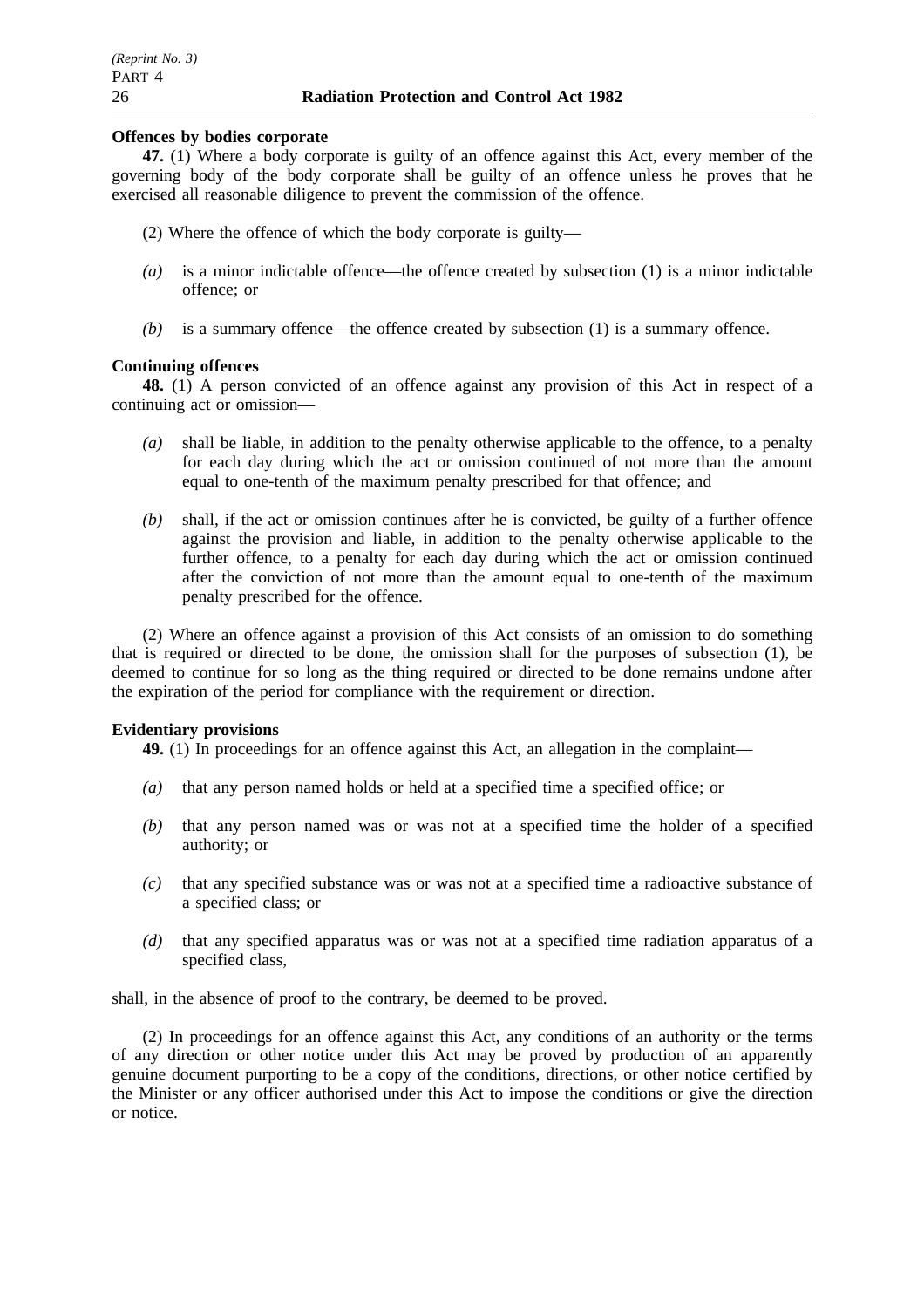#### **Service of documents**

**50.** (1) Any notice or document required or authorised by this Act to be given to or served on any person shall be deemed to have been duly served if it has been—

- *(a)* served on the person personally; or
- *(b)* in the case of the holder of an authority, sent by registered or certified mail addressed to him at his address for service, or left for him at that address with a person apparently over the age of sixteen years.

(2) The address for service of the holder of an authority is the last address for service of that person of which notice has been given in accordance with the regulations.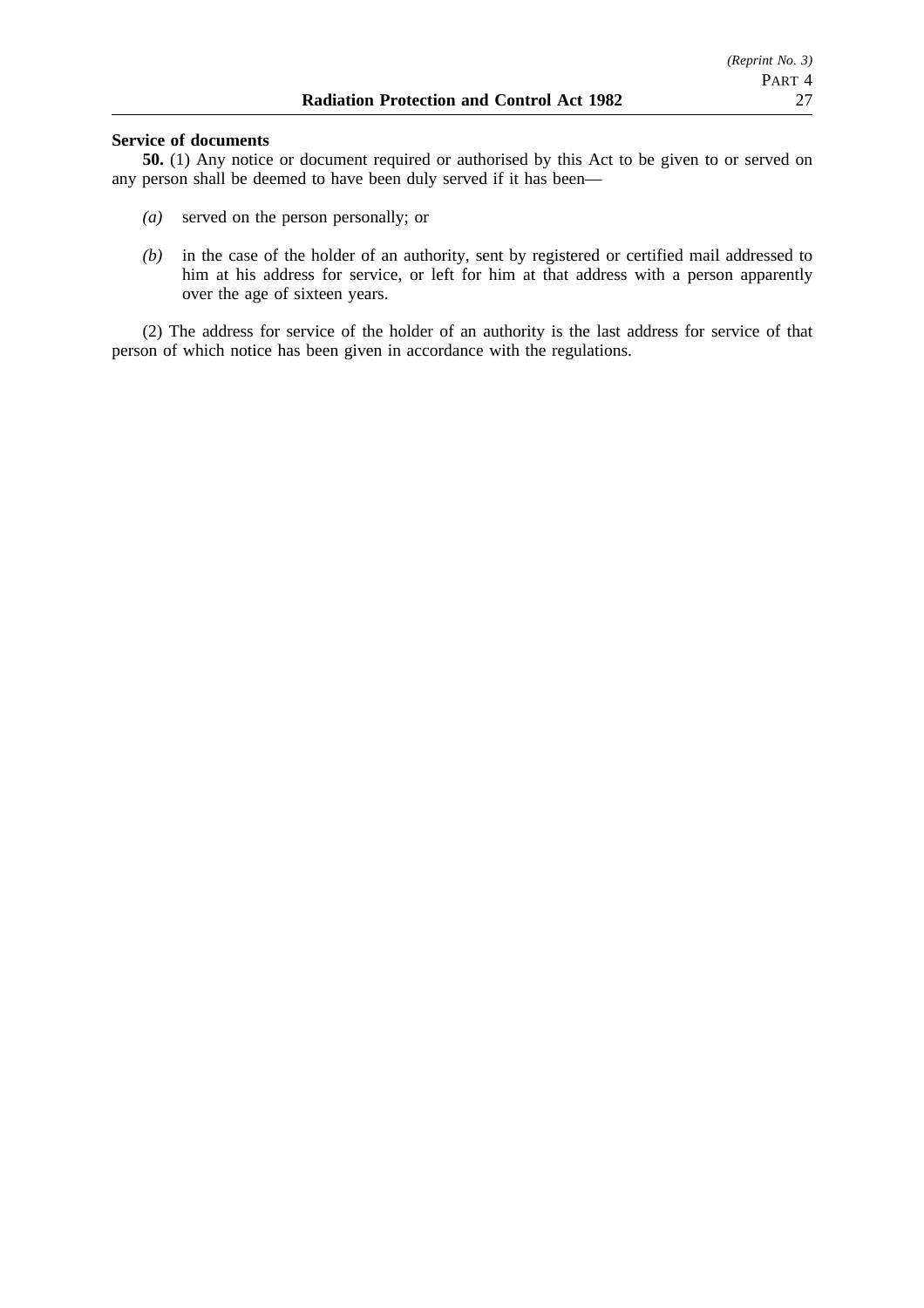# **Schedule—Application of this Act to the Roxby Downs Joint Venturers**

**1.** This Act applies in relation to operations of the Joint Venturers carried out or to be carried out pursuant to the Indenture subject to the modifications set out in this Schedule.

**2.** An application by the Joint Venturers for a mining licence must be made to the Minister.

**3.** The Minister must, in connection with such an application, consult with the Mines Minister, the Commission and the Joint Venturers.

**4.** The Commission must, for the purposes of preparing its response to such an application, refer the application to the Committee and give due consideration to the advice of the Committee.

- **5.** (1) The following matters may be referred to arbitration by the Minister or the Joint Venturers:
- *(a)* a question, difference or dispute concerning the conditions proposed to be included at the time of grant in the mining licence to be granted to the Joint Venturers;
- *(b)* a question, difference or dispute concerning a decision of the Minister to attach a condition to, or vary or revoke a condition of, the mining licence granted to the Joint Venturers.

(2) A reference to arbitration under subparagraph (1) is deemed to be a reference to arbitration under clause 49 of the Indenture, and that clause applies, with such modifications as are necessary, to such a reference.

(3) The Minister must comply with the decision of the arbitrator on a reference under subparagraph (1).

(4) No other matter arising under this Act in relation to operations of the Joint Venturers carried out or to be carried out pursuant to the Indenture may be referred to arbitration under the Indenture, but nothing in this Act affects any right to arbitration under the Indenture or the *Roxby Downs Indenture Ratification Act 1982*.

**6.** (1) The Minister must, within one month after the Joint Venturers apply for a mining licence, give notice in writing to the Joint Venturers of the terms of the licence proposed to be granted and of the conditions proposed to be included in the licence at the time of grant.

- (2) The Minister must grant a mining licence to the Joint Venturers—
- *(a)* within two months after the application was made; or
- *(b)* if a question, difference or dispute concerning the conditions proposed to be included in the licence at the time of grant is referred within that period to arbitration but the arbitrator does not make a decision within that period, as soon as practicable after the arbitrator makes the decision.

**7.** (1) After consultation with the Mines Minister, the Commission and the Joint Venturers, the Minister may, by notice in writing to the Joint Venturers, attach a condition to, or vary or revoke a condition of, the mining licence granted to the Joint Venturers.

(2) At least one month before the Minister gives a notice under subparagraph (1), the Minister must give notice in writing to the Joint Venturers of the terms of any condition proposed to be attached to the mining licence granted to the Joint Venturers or of any proposed variation or revocation of the conditions of the licence.

**8.** A decision of the Minister to attach a condition to, or vary or revoke a condition of, the mining licence granted to the Joint Venturers takes effect at the expiration of one month from the date on which notice is given under paragraph 7(1) or at the expiration of such greater period as the Minister may determine, but if a question, difference or dispute concerning the decision is referred within that period to arbitration the operation of the decision is suspended until the arbitrator makes a decision.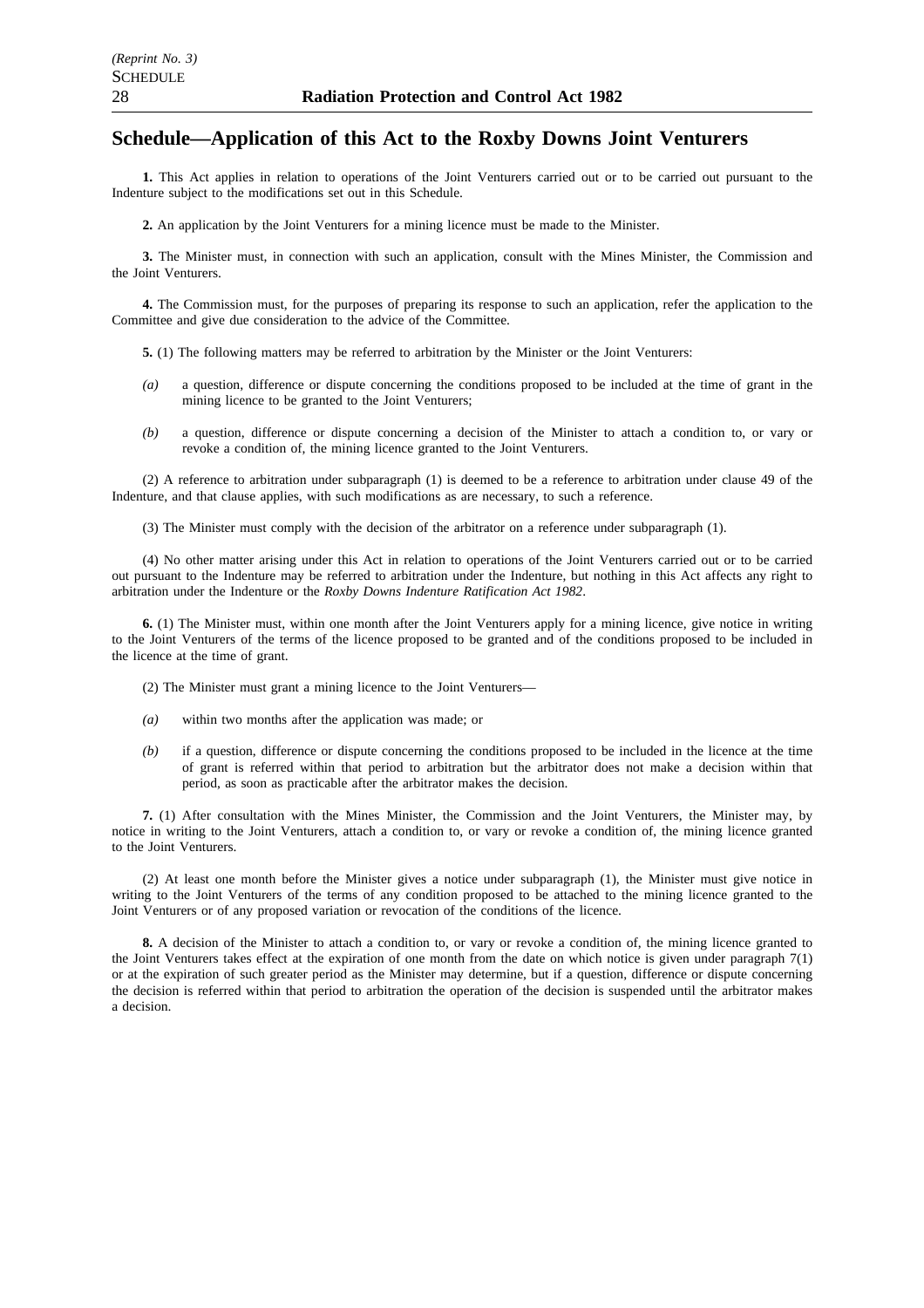**9.** The conditions of the mining licence granted to the Joint Venturers must not be more stringent that the most stringent requirements and standards contained in any of the codes, standards or recommendations referred to in clause 10 of the Indenture.

**10.** The mining licence granted to the Joint Venturers must not be suspended or cancelled while the Indenture is in force.

\*\*\*\*\*\*\*\*\*\*

**12.** In subsection (1)*(b)* of section 36 the reference to conditions attached under that section is to be taken to be a reference to conditions attached under this Schedule.

**13.** Sections 24(4), 35, 36(2), 36(3), 40 and 41 do not apply.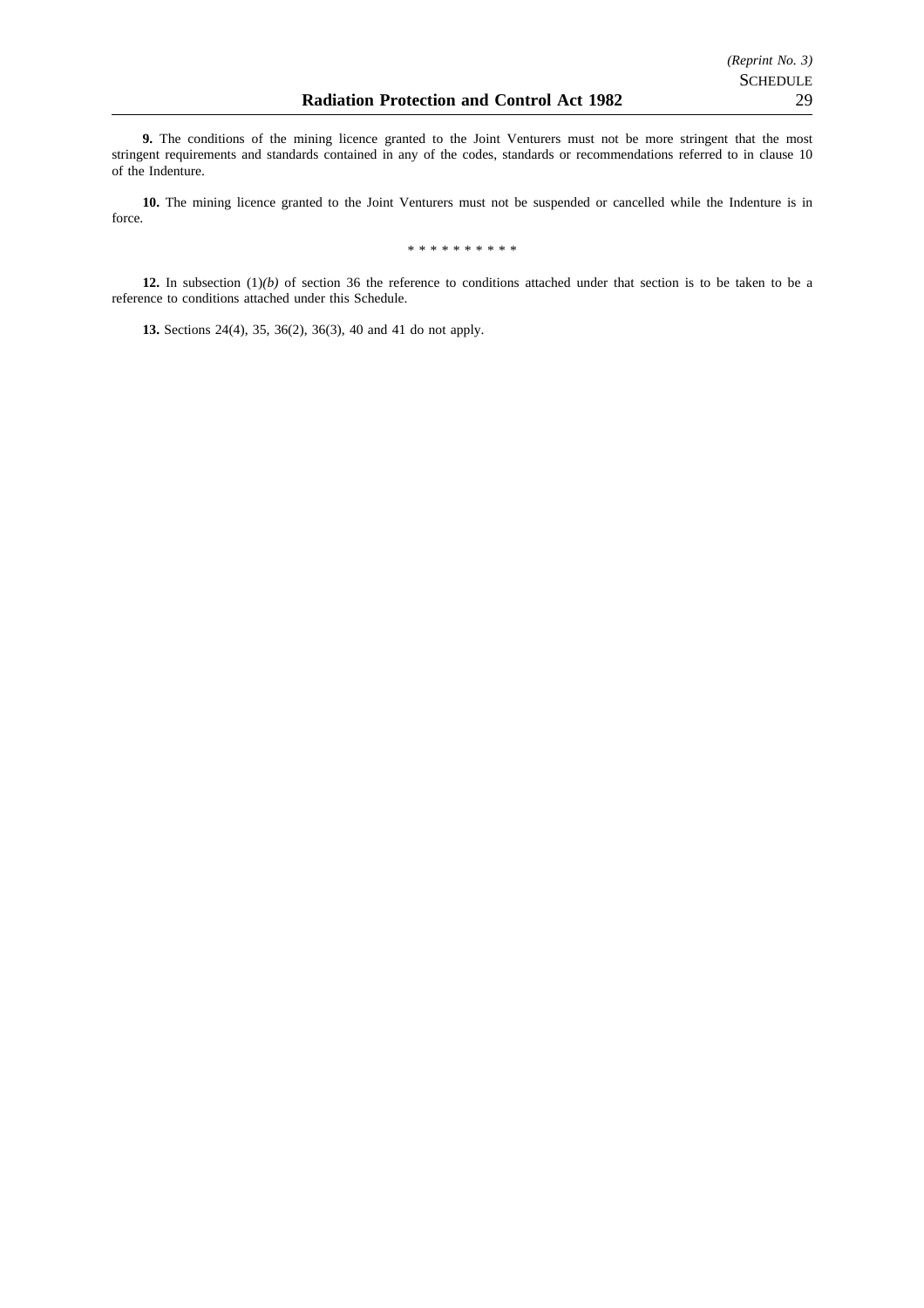# **APPENDIX**

## **LEGISLATIVE HISTORY**

#### **Amendments**

The *Radiation Protection and Control Act 1982* amended the following:

*Health Act 1935*

#### **Legislative History**

(*entries in bold type indicate amendments incorporated since the last reprint*)

| Section 7:<br>repealed by 34, 2000, Sched. 1 cl. 14(b)<br>Section 8:<br>substituted by 34, 2000, Sched. 1 cl. $14(c)$<br>Section $9(2)$ :<br>amended by 34, 2000, Sched. 1 cl. 14(d)<br>amended by 34, 2000, Sched. 1 cl. 14(e)<br>Section 12:<br>repealed by 117, 1986, s. 4<br>Section $12(b)$ :<br>amended by 34, 2000, Sched. 1 cl. 14(f)<br>Section $13(1)$ :<br>amended by 34, 2000, Sched. 1 cl. 14(g)<br>Section $13(2)$ :<br>Section $14(1)$ :<br>amended by 34, 2000, Sched. 1 cl. 14(h)-(k)<br>Section $14(2)$ :<br>substituted by 34, 2000, Sched. 1 cl. $14(l)$<br>amended by 34, 2000, Sched. 1 cl. 14(m)<br>Section $14(3)$ :<br>Section $15(1)$ and $(2)$ :<br>amended by $34$ , $2000$ , Sched. 1 cl. $14(n)$<br>Section $16(1)$ :<br>substituted by $34$ , $2000$ , Sched. 1 cl. $14(0)$<br>Section $16(3)$ :<br>amended by 34, 2000, Sched. 1 cl. $14(p)$<br>Section $17(2)$ and $(3)$ :<br>substituted by 117, 1986, s. $5(a)$<br>Section $17(10)$ :<br>amended by 117, 1986, s. 5(b)<br>Section 19:<br>substituted by 43, 2002, s. 23<br>Section $21(1)$ :<br>amended by 34, 2000, Sched. 1 cl. $14(q)$<br>Section $23(1)$ :<br>amended by 34, 2000, Sched. 1 cl. $14(r)$<br>Section 24:<br>substituted by 117, 1986, s. $6$<br>Section $24(3)$ :<br>substituted by 52, 1988, s. $3(a)$ ; amended by 34, 2000, Sched. 1 cl. 14(s)<br>Section $24(4)$ :<br>amended by 34, 2000, Sched. 1 cl. $14(t)$<br>Section $24(4a)$ and $(4b)$ :<br>inserted by 52, 1988, s. $3(b)$<br>inserted by 52, 1988, s. 3(b); amended by 34, 2000, Sched. 1 cl. 14(u)<br>Section $24(4c)$ :<br>repealed by 117, 1986, s. 6<br>Section 25:<br>Section $28(1)$ and $(2)$ :<br>substituted by 117, 1986, s. $7(a)$<br>amended by 34, 2000, Sched. 1 cl. $14(v)$<br>Section $28(3)$ :<br>Section $28(4)$ :<br>amended by 34, 2000, Sched. 1 cl. 14(w)<br>Section $28(5)$ :<br>amended by 34, 2000, Sched. 1 cl. $14(x)$<br>repealed by 117, 1986, s. 7(b)<br>Section $28(6)$ and $(7)$ :<br>amended by 117, 1986, s. 8(a)<br>Section $29(3)$ :<br>Section $29(4)$ :<br>amended by 34, 2000, Sched. 1 cl. 14(y) | Long title:<br>Sections 3 and 4:<br>Section 5: | amended under Legislation Revision and Publication Act 2002 10.4.03<br>omitted under <i>Legislation Revision and Publication Act 2002</i> 10.4.03<br>definition of "authority" substituted by 117, 1986, s. $3(a)$<br>definition of "the Department" inserted by 34, 2000, Sched. 1 cl. 14(a)<br>definition of "the Indenture" inserted by 117, 1986, s. 3(b)<br>definition of "the Joint Venturers" inserted by 117, 1986, s. $3(c)$<br>definition of "milling" substituted by 117, 1986, s. $3(d)$<br>definition of "the Minister of Mines" repealed and definition of "the<br>Mines Minister" inserted in its place by 117, 1986, s. $3(e)$<br>definition of "mining" substituted by 117, 1986, s. $3(e)$<br>definition of "mining tenement" repealed and definition of "mining<br>licence" inserted in its place by 117, 1986, s. $3(e)$<br>definition of "prescribed mining tenement" repealed by 117, 1986, s.<br>3(f) |
|-------------------------------------------------------------------------------------------------------------------------------------------------------------------------------------------------------------------------------------------------------------------------------------------------------------------------------------------------------------------------------------------------------------------------------------------------------------------------------------------------------------------------------------------------------------------------------------------------------------------------------------------------------------------------------------------------------------------------------------------------------------------------------------------------------------------------------------------------------------------------------------------------------------------------------------------------------------------------------------------------------------------------------------------------------------------------------------------------------------------------------------------------------------------------------------------------------------------------------------------------------------------------------------------------------------------------------------------------------------------------------------------------------------------------------------------------------------------------------------------------------------------------------------------------------------------------------------------------------------------------------------------------------------------------------------------------------------------------------------------------------------------------------------------------------------------------------------------------------------------------------------------------------------------------------------------------------------------------------------------------------------------------------------------------------------------------------------------------------------|------------------------------------------------|------------------------------------------------------------------------------------------------------------------------------------------------------------------------------------------------------------------------------------------------------------------------------------------------------------------------------------------------------------------------------------------------------------------------------------------------------------------------------------------------------------------------------------------------------------------------------------------------------------------------------------------------------------------------------------------------------------------------------------------------------------------------------------------------------------------------------------------------------------------------------------------------------------------------------|
|                                                                                                                                                                                                                                                                                                                                                                                                                                                                                                                                                                                                                                                                                                                                                                                                                                                                                                                                                                                                                                                                                                                                                                                                                                                                                                                                                                                                                                                                                                                                                                                                                                                                                                                                                                                                                                                                                                                                                                                                                                                                                                             |                                                |                                                                                                                                                                                                                                                                                                                                                                                                                                                                                                                                                                                                                                                                                                                                                                                                                                                                                                                              |
|                                                                                                                                                                                                                                                                                                                                                                                                                                                                                                                                                                                                                                                                                                                                                                                                                                                                                                                                                                                                                                                                                                                                                                                                                                                                                                                                                                                                                                                                                                                                                                                                                                                                                                                                                                                                                                                                                                                                                                                                                                                                                                             |                                                |                                                                                                                                                                                                                                                                                                                                                                                                                                                                                                                                                                                                                                                                                                                                                                                                                                                                                                                              |
|                                                                                                                                                                                                                                                                                                                                                                                                                                                                                                                                                                                                                                                                                                                                                                                                                                                                                                                                                                                                                                                                                                                                                                                                                                                                                                                                                                                                                                                                                                                                                                                                                                                                                                                                                                                                                                                                                                                                                                                                                                                                                                             |                                                |                                                                                                                                                                                                                                                                                                                                                                                                                                                                                                                                                                                                                                                                                                                                                                                                                                                                                                                              |
|                                                                                                                                                                                                                                                                                                                                                                                                                                                                                                                                                                                                                                                                                                                                                                                                                                                                                                                                                                                                                                                                                                                                                                                                                                                                                                                                                                                                                                                                                                                                                                                                                                                                                                                                                                                                                                                                                                                                                                                                                                                                                                             |                                                |                                                                                                                                                                                                                                                                                                                                                                                                                                                                                                                                                                                                                                                                                                                                                                                                                                                                                                                              |
|                                                                                                                                                                                                                                                                                                                                                                                                                                                                                                                                                                                                                                                                                                                                                                                                                                                                                                                                                                                                                                                                                                                                                                                                                                                                                                                                                                                                                                                                                                                                                                                                                                                                                                                                                                                                                                                                                                                                                                                                                                                                                                             |                                                |                                                                                                                                                                                                                                                                                                                                                                                                                                                                                                                                                                                                                                                                                                                                                                                                                                                                                                                              |
|                                                                                                                                                                                                                                                                                                                                                                                                                                                                                                                                                                                                                                                                                                                                                                                                                                                                                                                                                                                                                                                                                                                                                                                                                                                                                                                                                                                                                                                                                                                                                                                                                                                                                                                                                                                                                                                                                                                                                                                                                                                                                                             |                                                |                                                                                                                                                                                                                                                                                                                                                                                                                                                                                                                                                                                                                                                                                                                                                                                                                                                                                                                              |
|                                                                                                                                                                                                                                                                                                                                                                                                                                                                                                                                                                                                                                                                                                                                                                                                                                                                                                                                                                                                                                                                                                                                                                                                                                                                                                                                                                                                                                                                                                                                                                                                                                                                                                                                                                                                                                                                                                                                                                                                                                                                                                             |                                                |                                                                                                                                                                                                                                                                                                                                                                                                                                                                                                                                                                                                                                                                                                                                                                                                                                                                                                                              |
|                                                                                                                                                                                                                                                                                                                                                                                                                                                                                                                                                                                                                                                                                                                                                                                                                                                                                                                                                                                                                                                                                                                                                                                                                                                                                                                                                                                                                                                                                                                                                                                                                                                                                                                                                                                                                                                                                                                                                                                                                                                                                                             |                                                |                                                                                                                                                                                                                                                                                                                                                                                                                                                                                                                                                                                                                                                                                                                                                                                                                                                                                                                              |
|                                                                                                                                                                                                                                                                                                                                                                                                                                                                                                                                                                                                                                                                                                                                                                                                                                                                                                                                                                                                                                                                                                                                                                                                                                                                                                                                                                                                                                                                                                                                                                                                                                                                                                                                                                                                                                                                                                                                                                                                                                                                                                             |                                                |                                                                                                                                                                                                                                                                                                                                                                                                                                                                                                                                                                                                                                                                                                                                                                                                                                                                                                                              |
|                                                                                                                                                                                                                                                                                                                                                                                                                                                                                                                                                                                                                                                                                                                                                                                                                                                                                                                                                                                                                                                                                                                                                                                                                                                                                                                                                                                                                                                                                                                                                                                                                                                                                                                                                                                                                                                                                                                                                                                                                                                                                                             |                                                |                                                                                                                                                                                                                                                                                                                                                                                                                                                                                                                                                                                                                                                                                                                                                                                                                                                                                                                              |
|                                                                                                                                                                                                                                                                                                                                                                                                                                                                                                                                                                                                                                                                                                                                                                                                                                                                                                                                                                                                                                                                                                                                                                                                                                                                                                                                                                                                                                                                                                                                                                                                                                                                                                                                                                                                                                                                                                                                                                                                                                                                                                             |                                                |                                                                                                                                                                                                                                                                                                                                                                                                                                                                                                                                                                                                                                                                                                                                                                                                                                                                                                                              |
|                                                                                                                                                                                                                                                                                                                                                                                                                                                                                                                                                                                                                                                                                                                                                                                                                                                                                                                                                                                                                                                                                                                                                                                                                                                                                                                                                                                                                                                                                                                                                                                                                                                                                                                                                                                                                                                                                                                                                                                                                                                                                                             |                                                |                                                                                                                                                                                                                                                                                                                                                                                                                                                                                                                                                                                                                                                                                                                                                                                                                                                                                                                              |
|                                                                                                                                                                                                                                                                                                                                                                                                                                                                                                                                                                                                                                                                                                                                                                                                                                                                                                                                                                                                                                                                                                                                                                                                                                                                                                                                                                                                                                                                                                                                                                                                                                                                                                                                                                                                                                                                                                                                                                                                                                                                                                             |                                                |                                                                                                                                                                                                                                                                                                                                                                                                                                                                                                                                                                                                                                                                                                                                                                                                                                                                                                                              |
|                                                                                                                                                                                                                                                                                                                                                                                                                                                                                                                                                                                                                                                                                                                                                                                                                                                                                                                                                                                                                                                                                                                                                                                                                                                                                                                                                                                                                                                                                                                                                                                                                                                                                                                                                                                                                                                                                                                                                                                                                                                                                                             |                                                |                                                                                                                                                                                                                                                                                                                                                                                                                                                                                                                                                                                                                                                                                                                                                                                                                                                                                                                              |
|                                                                                                                                                                                                                                                                                                                                                                                                                                                                                                                                                                                                                                                                                                                                                                                                                                                                                                                                                                                                                                                                                                                                                                                                                                                                                                                                                                                                                                                                                                                                                                                                                                                                                                                                                                                                                                                                                                                                                                                                                                                                                                             |                                                |                                                                                                                                                                                                                                                                                                                                                                                                                                                                                                                                                                                                                                                                                                                                                                                                                                                                                                                              |
|                                                                                                                                                                                                                                                                                                                                                                                                                                                                                                                                                                                                                                                                                                                                                                                                                                                                                                                                                                                                                                                                                                                                                                                                                                                                                                                                                                                                                                                                                                                                                                                                                                                                                                                                                                                                                                                                                                                                                                                                                                                                                                             |                                                |                                                                                                                                                                                                                                                                                                                                                                                                                                                                                                                                                                                                                                                                                                                                                                                                                                                                                                                              |
|                                                                                                                                                                                                                                                                                                                                                                                                                                                                                                                                                                                                                                                                                                                                                                                                                                                                                                                                                                                                                                                                                                                                                                                                                                                                                                                                                                                                                                                                                                                                                                                                                                                                                                                                                                                                                                                                                                                                                                                                                                                                                                             |                                                |                                                                                                                                                                                                                                                                                                                                                                                                                                                                                                                                                                                                                                                                                                                                                                                                                                                                                                                              |
|                                                                                                                                                                                                                                                                                                                                                                                                                                                                                                                                                                                                                                                                                                                                                                                                                                                                                                                                                                                                                                                                                                                                                                                                                                                                                                                                                                                                                                                                                                                                                                                                                                                                                                                                                                                                                                                                                                                                                                                                                                                                                                             |                                                |                                                                                                                                                                                                                                                                                                                                                                                                                                                                                                                                                                                                                                                                                                                                                                                                                                                                                                                              |
|                                                                                                                                                                                                                                                                                                                                                                                                                                                                                                                                                                                                                                                                                                                                                                                                                                                                                                                                                                                                                                                                                                                                                                                                                                                                                                                                                                                                                                                                                                                                                                                                                                                                                                                                                                                                                                                                                                                                                                                                                                                                                                             |                                                |                                                                                                                                                                                                                                                                                                                                                                                                                                                                                                                                                                                                                                                                                                                                                                                                                                                                                                                              |
|                                                                                                                                                                                                                                                                                                                                                                                                                                                                                                                                                                                                                                                                                                                                                                                                                                                                                                                                                                                                                                                                                                                                                                                                                                                                                                                                                                                                                                                                                                                                                                                                                                                                                                                                                                                                                                                                                                                                                                                                                                                                                                             |                                                |                                                                                                                                                                                                                                                                                                                                                                                                                                                                                                                                                                                                                                                                                                                                                                                                                                                                                                                              |
|                                                                                                                                                                                                                                                                                                                                                                                                                                                                                                                                                                                                                                                                                                                                                                                                                                                                                                                                                                                                                                                                                                                                                                                                                                                                                                                                                                                                                                                                                                                                                                                                                                                                                                                                                                                                                                                                                                                                                                                                                                                                                                             |                                                |                                                                                                                                                                                                                                                                                                                                                                                                                                                                                                                                                                                                                                                                                                                                                                                                                                                                                                                              |
|                                                                                                                                                                                                                                                                                                                                                                                                                                                                                                                                                                                                                                                                                                                                                                                                                                                                                                                                                                                                                                                                                                                                                                                                                                                                                                                                                                                                                                                                                                                                                                                                                                                                                                                                                                                                                                                                                                                                                                                                                                                                                                             |                                                |                                                                                                                                                                                                                                                                                                                                                                                                                                                                                                                                                                                                                                                                                                                                                                                                                                                                                                                              |
|                                                                                                                                                                                                                                                                                                                                                                                                                                                                                                                                                                                                                                                                                                                                                                                                                                                                                                                                                                                                                                                                                                                                                                                                                                                                                                                                                                                                                                                                                                                                                                                                                                                                                                                                                                                                                                                                                                                                                                                                                                                                                                             |                                                |                                                                                                                                                                                                                                                                                                                                                                                                                                                                                                                                                                                                                                                                                                                                                                                                                                                                                                                              |
|                                                                                                                                                                                                                                                                                                                                                                                                                                                                                                                                                                                                                                                                                                                                                                                                                                                                                                                                                                                                                                                                                                                                                                                                                                                                                                                                                                                                                                                                                                                                                                                                                                                                                                                                                                                                                                                                                                                                                                                                                                                                                                             |                                                |                                                                                                                                                                                                                                                                                                                                                                                                                                                                                                                                                                                                                                                                                                                                                                                                                                                                                                                              |
|                                                                                                                                                                                                                                                                                                                                                                                                                                                                                                                                                                                                                                                                                                                                                                                                                                                                                                                                                                                                                                                                                                                                                                                                                                                                                                                                                                                                                                                                                                                                                                                                                                                                                                                                                                                                                                                                                                                                                                                                                                                                                                             |                                                |                                                                                                                                                                                                                                                                                                                                                                                                                                                                                                                                                                                                                                                                                                                                                                                                                                                                                                                              |
|                                                                                                                                                                                                                                                                                                                                                                                                                                                                                                                                                                                                                                                                                                                                                                                                                                                                                                                                                                                                                                                                                                                                                                                                                                                                                                                                                                                                                                                                                                                                                                                                                                                                                                                                                                                                                                                                                                                                                                                                                                                                                                             |                                                |                                                                                                                                                                                                                                                                                                                                                                                                                                                                                                                                                                                                                                                                                                                                                                                                                                                                                                                              |
|                                                                                                                                                                                                                                                                                                                                                                                                                                                                                                                                                                                                                                                                                                                                                                                                                                                                                                                                                                                                                                                                                                                                                                                                                                                                                                                                                                                                                                                                                                                                                                                                                                                                                                                                                                                                                                                                                                                                                                                                                                                                                                             |                                                |                                                                                                                                                                                                                                                                                                                                                                                                                                                                                                                                                                                                                                                                                                                                                                                                                                                                                                                              |
|                                                                                                                                                                                                                                                                                                                                                                                                                                                                                                                                                                                                                                                                                                                                                                                                                                                                                                                                                                                                                                                                                                                                                                                                                                                                                                                                                                                                                                                                                                                                                                                                                                                                                                                                                                                                                                                                                                                                                                                                                                                                                                             |                                                |                                                                                                                                                                                                                                                                                                                                                                                                                                                                                                                                                                                                                                                                                                                                                                                                                                                                                                                              |
|                                                                                                                                                                                                                                                                                                                                                                                                                                                                                                                                                                                                                                                                                                                                                                                                                                                                                                                                                                                                                                                                                                                                                                                                                                                                                                                                                                                                                                                                                                                                                                                                                                                                                                                                                                                                                                                                                                                                                                                                                                                                                                             |                                                |                                                                                                                                                                                                                                                                                                                                                                                                                                                                                                                                                                                                                                                                                                                                                                                                                                                                                                                              |
|                                                                                                                                                                                                                                                                                                                                                                                                                                                                                                                                                                                                                                                                                                                                                                                                                                                                                                                                                                                                                                                                                                                                                                                                                                                                                                                                                                                                                                                                                                                                                                                                                                                                                                                                                                                                                                                                                                                                                                                                                                                                                                             |                                                |                                                                                                                                                                                                                                                                                                                                                                                                                                                                                                                                                                                                                                                                                                                                                                                                                                                                                                                              |
| Section $29(5)$ :<br>amended by 34, 2000, Sched. 1 cl. $14(z)$                                                                                                                                                                                                                                                                                                                                                                                                                                                                                                                                                                                                                                                                                                                                                                                                                                                                                                                                                                                                                                                                                                                                                                                                                                                                                                                                                                                                                                                                                                                                                                                                                                                                                                                                                                                                                                                                                                                                                                                                                                              |                                                |                                                                                                                                                                                                                                                                                                                                                                                                                                                                                                                                                                                                                                                                                                                                                                                                                                                                                                                              |
| Section 29 $(6)$ and $(7)$ :<br>repealed by 117, 1986, s. 8(b)                                                                                                                                                                                                                                                                                                                                                                                                                                                                                                                                                                                                                                                                                                                                                                                                                                                                                                                                                                                                                                                                                                                                                                                                                                                                                                                                                                                                                                                                                                                                                                                                                                                                                                                                                                                                                                                                                                                                                                                                                                              |                                                |                                                                                                                                                                                                                                                                                                                                                                                                                                                                                                                                                                                                                                                                                                                                                                                                                                                                                                                              |
| amended by 34, 2000, Sched. 1 cl. 14(za)<br>Section $30(4)$ :                                                                                                                                                                                                                                                                                                                                                                                                                                                                                                                                                                                                                                                                                                                                                                                                                                                                                                                                                                                                                                                                                                                                                                                                                                                                                                                                                                                                                                                                                                                                                                                                                                                                                                                                                                                                                                                                                                                                                                                                                                               |                                                |                                                                                                                                                                                                                                                                                                                                                                                                                                                                                                                                                                                                                                                                                                                                                                                                                                                                                                                              |
| Section $30(5)$ :<br>amended by 34, 2000, Sched. 1 cl. 14(zb)                                                                                                                                                                                                                                                                                                                                                                                                                                                                                                                                                                                                                                                                                                                                                                                                                                                                                                                                                                                                                                                                                                                                                                                                                                                                                                                                                                                                                                                                                                                                                                                                                                                                                                                                                                                                                                                                                                                                                                                                                                               |                                                |                                                                                                                                                                                                                                                                                                                                                                                                                                                                                                                                                                                                                                                                                                                                                                                                                                                                                                                              |
| Section $30(6)$ :<br>amended by 34, 2000, Sched. 1 cl. 14(zc)                                                                                                                                                                                                                                                                                                                                                                                                                                                                                                                                                                                                                                                                                                                                                                                                                                                                                                                                                                                                                                                                                                                                                                                                                                                                                                                                                                                                                                                                                                                                                                                                                                                                                                                                                                                                                                                                                                                                                                                                                                               |                                                |                                                                                                                                                                                                                                                                                                                                                                                                                                                                                                                                                                                                                                                                                                                                                                                                                                                                                                                              |
| Section $30(7)$ and $(8)$ :<br>repealed by 117, 1986, s. 9                                                                                                                                                                                                                                                                                                                                                                                                                                                                                                                                                                                                                                                                                                                                                                                                                                                                                                                                                                                                                                                                                                                                                                                                                                                                                                                                                                                                                                                                                                                                                                                                                                                                                                                                                                                                                                                                                                                                                                                                                                                  |                                                |                                                                                                                                                                                                                                                                                                                                                                                                                                                                                                                                                                                                                                                                                                                                                                                                                                                                                                                              |
| amended by 34, 2000, Sched. 1 cl. 14(zd)<br>Section $31(3)$ :                                                                                                                                                                                                                                                                                                                                                                                                                                                                                                                                                                                                                                                                                                                                                                                                                                                                                                                                                                                                                                                                                                                                                                                                                                                                                                                                                                                                                                                                                                                                                                                                                                                                                                                                                                                                                                                                                                                                                                                                                                               |                                                |                                                                                                                                                                                                                                                                                                                                                                                                                                                                                                                                                                                                                                                                                                                                                                                                                                                                                                                              |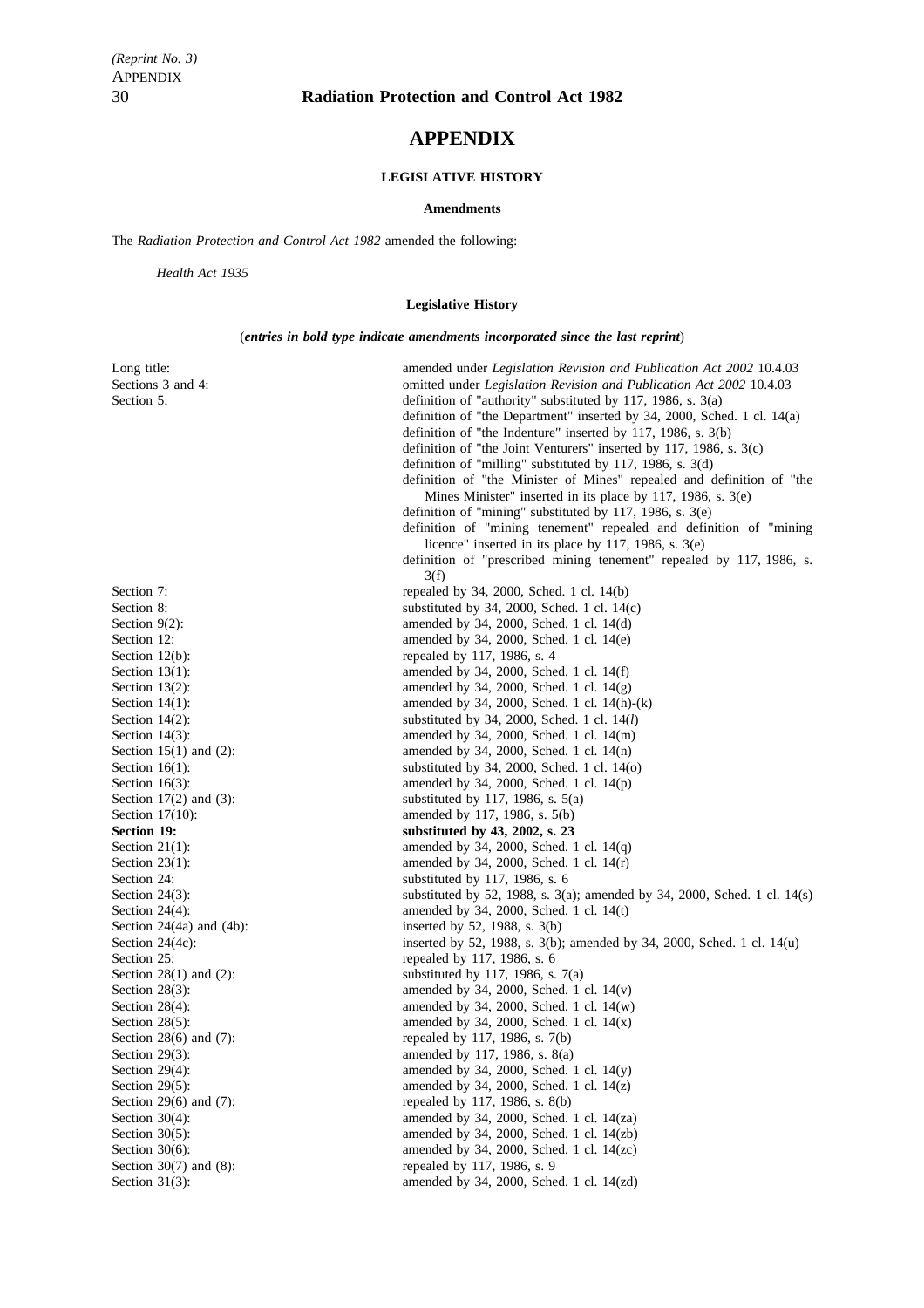#### **Radiation Protection and Control Act 1982** 31

Section 49(2): amended by 34, 2000, Sched. 1 cl. 14(zzj)

Section 31(4): amended by 34, 2000, Sched. 1 cl. 14(ze) Section 31(5): amended by 34, 2000, Sched. 1 cl. 14(zf)<br>Section 31(6) and (7): repealed by 117, 1986, s. 10 repealed by 117, 1986, s. 10 Section 32(4): amended by 34, 2000, Sched. 1 cl. 14(zg) Section 32(5): amended by 34, 2000, Sched. 1 cl. 14(zh) Section 32(6): amended by 34, 2000, Sched. 1 cl. 14(zi) Section 32(7) and (8): repealed by 117, 1986, s. 11 Section 34: amended by 34, 2000, Sched. 1 cl. 14(zj) Section 35(1): amended by 34, 2000, Sched. 1 cl. 14(zk), (z*l*) Section 35(2) and (3): repealed by 117, 1986, s. 12 Section 36: substituted by 117, 1986, s. 13 Section 36(2) and (3): amended by 34, 2000, Sched. 1 cl. 14(zm) Section 37(1) - (3): amended by 34, 2000, Sched. 1 cl. 14(zm) Section 37(4): substituted by 52, 1988, s. 4 Section 38(1): amended by 34, 2000, Sched. 1 cl. 14(zm) Section 39: repealed by 117, 1986, s. 14 Section 40(2): amended by 34, 2000, Sched. 1 cl. 14(zn), (zo) Section 40(2a): inserted by 117, 1986, s. 15(a); amended by 34, 2000, Sched. 1 cl. 14(zp) Section 40(2b): inserted by 117, 1986, s. 15(a); amended by 34, 2000, Sched. 1 cl. 14(zq) Section 40(3):<br>
Section 40(4a):<br>
Section 40(4a):<br>
Section 40(4a):<br>
Section 40(4a): inserted by 117, 1986, s.  $15(c)$ ; amended by 34, 2000, Sched. 1 cl.  $14(xr)$ Section 40(4b): inserted by 117, 1986, s. 15(c); amended by 34, 2000, Sched. 1 cl.  $14(zs)$ ,  $(zt)$ Section 40(4c): inserted by 117, 1986, s. 15(c); amended by 34, 2000, Sched. 1 cl. 14(zu) Section 40(4d): inserted by 117, 1986, s. 15(c); amended by 34, 2000, Sched. 1 cl. 14(zv) Section 40(5): amended by 34, 2000, Sched. 1 cl. 14(zw) Section 41(1): substituted by 117, 1986, s. 16; amended by 34, 2000, Sched. 1 cl.  $14(zx)$ Section 42(1): amended by 34, 2000, Sched. 1 cl. 14(zy) Section 42(2): amended by 34, 2000, Sched. 1 cl. 14(zz), (zza) Section 42(3): amended by 34, 2000, Sched. 1 cl. 14(zzb) Section 42(6): amended by 34, 2000, Sched. 1 cl. 14(zzc) Section 43(2): amended by 117, 1986, s. 17(a) Section 43(3): amended by 117, 1986, s. 17(b) Section 44(1): amended by 34, 2000, Sched. 1 cl. 14(zzd) Section 44(2): amended by 34, 2000, Sched. 1 cl. 14(zze) Section 44(3): amended by 34, 2000, Sched. 1 cl. 14(zzf), (zzg)<br>Section 44(4): amended by 34, 2000, Sched. 1 cl. 14(zzh) amended by 34, 2000, Sched. 1 cl. 14(zzh) Section 44(5): amended by 34, 2000, Sched. 1 cl. 14(zzi) Section 46(2a): inserted by 117, 1986, s. 18(a)<br>Section 46(3): inserted by 117, 1986, s. 18(b) amended by 117, 1986, s. 18(b) Section 46(4): amended by 117, 1986, s. 18(c)